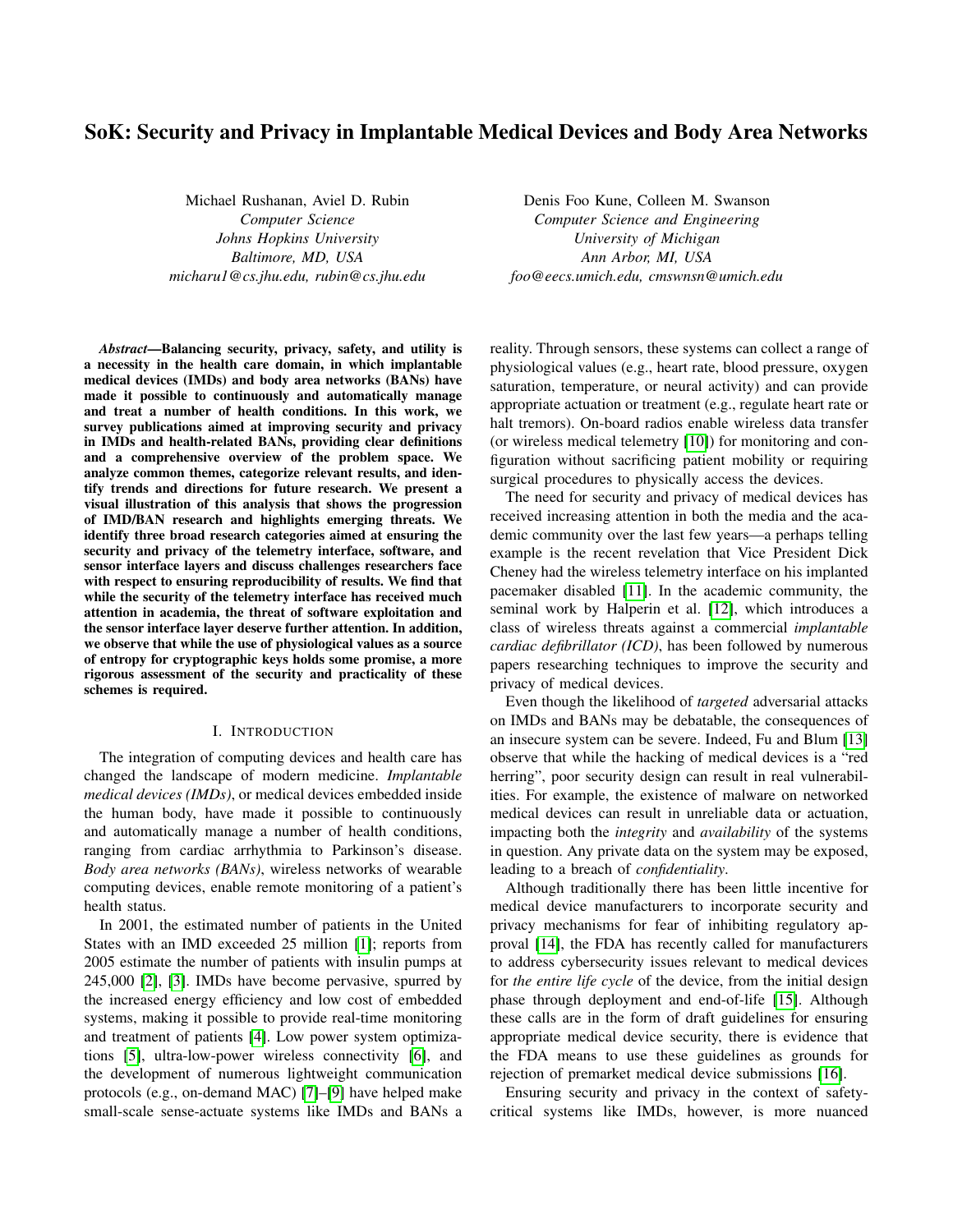than in the traditional computer science setting. As Halperin et al. [\[17\]](#page-11-15) observe, the security and privacy goals of IMDs may at times conflict with the safety and utility of these devices. For example, eavesdropping on communications between an IMD and its programmer may reveal a sensitive medical condition, or querying an IMD with an unauthenticated programmer may allow clandestine tracking, both of which compromise the *privacy* of the affected patient. Unauthenticated communication can lead to denial of service attacks, in which legitimate communication is prevented from reaching the device or the device's battery is needlessly depleted [\[12\]](#page-11-10), as well as replay and injection attacks, in which potentially dangerous commands sent to the device can alter the patient's therapy [\[12\]](#page-11-10), [\[18\]](#page-11-16), [\[19\]](#page-11-17). On the other hand, using traditional cryptographic mechanisms to ensure secure communication and storage of data can compromise the safety of the patient. If the patient needs treatment outside of his normal health care context (e.g., at the emergency room), it is necessary for health care professionals to have the ability to identify and access the IMD in order to diagnose and treat the patient.

Balancing security, privacy, safety, and utility is a necessity in the health care domain [\[14\]](#page-11-12). Multiple academic disciplines (e.g., embedded systems, computer security, and medicine) have independently explored the IMD/BAN problem space. We go beyond related work [\[17\]](#page-11-15), [\[19\]](#page-11-17), [\[20\]](#page-11-18) by providing a comprehensive overview of security and privacy trends and emerging threats, in order to facilitate uptake by research groups and industry.

Moreover, we provide a more formal adversarial model and classification of threats than the work of Halperin et al. [\[17\]](#page-11-15) and Zhang et al. [\[20\]](#page-11-18). By identifying and analyzing popular research trends in this space, we observe that current work may be roughly subdivided into three classes: the security of the wireless telemetry, detection and prevention of software vulnerabilities, and the security of the hardware architecture and sensor interface. Our categorization allows us to easily trace the evolution of IMD/BAN research, connect current work to related notions from the field of RFID security and privacy, and identify emerging threats in this space.

We identify challenges computer science researchers face in examining the security and privacy of medical devices, including the lack of reproducibility of research results. Access to medical devices is a common problem that limits researchers' ability to validate prior results; food-grade meat as a phantom also complicates reproducibility due to its inaccurate approximation of a human body [\[8\]](#page-11-19), [\[21\]](#page-11-20). In addition, we provide clear definitions of IMDs and BANs and describe the relevant communications standards, including clarifying the term *medical device*, which is strictly defined by the FDA. The distinction between a medical device and a device used in the context of health (e.g., FitBit, a popular tool to track physical activity) is a common source of confusion.

In the IMD/BAN space, we need to achieve trustworthy communication, trustworthy software, and trustworthy hardware and sensor interfaces. While the security of the wireless telemetry interface has received much attention in academia, both the threat of software exploits in medical devices and the security and privacy of the sensor interface are areas of research that deserve further attention. Subtle eavesdropping and injection attacks on sensor inputs, such as the work by Foo Kune et al. [\[22\]](#page-11-21) on *cardiac implantable electrical devices (CIEDs)*, which include pacemakers and defibrillators, and Bagade et al. [\[23\]](#page-12-0) on compromising the privacy of physiological inputs to key generation mechanisms, are a promising avenue of future work.

### II. PAPER ORGANIZATION

We provide relevant definitions and background information on IMDs and BANs in Section [III](#page-1-0) and outline security and privacy goals and our adversarial model in Section [IV.](#page-3-0) In Section [V,](#page-4-0) we give a breakdown of the state of the art in IMD/BAN research and analyze current trends. We then discuss research challenges specific to the IMD/BAN domain and identify emerging threats in Section [VI.](#page-8-0) We give concluding remarks in Section [VII.](#page-10-0)

### III. BACKGROUND AND DEFINITIONS

<span id="page-1-0"></span>Advances in embedded systems [\[24\]](#page-12-1) and *wireless sensor networks (WSNs)* [\[25\]](#page-12-2) have made modern IMDs and BANs possible. Current embedded systems trade computing performance and memory resources for energy efficiency and lower costs. Wireless sensor networks link both homogeneous and heterogeneous autonomous devices. WSNs have been used for health care monitoring via the introduction of both wearable and implanted sensor networks [\[5\]](#page-11-4), [\[26\]](#page-12-3), giving rise to modern healthcare-related BANs.

### *A. Implantable Medical Devices and Body Area Networks*

The U.S. FDA has a broad, albeit relatively strict, definition of *medical devices*, which range from tongue depressors to MRI machines. The U.S. Federal Food Drug & Cosmetic Act [\[27,](#page-12-4) Section 201(h)] defines a medical device as an instrument, apparatus, machine, or other similar article which is *a)* officially recognized by national registries; *b)* intended for use in the diagnosis, cure, or prevention of a disease; and *c)* intended to affect the structure or function of the body. We emphasize that in order for a device to qualify as a medical device, it must undergo substantial review by the FDA before being released on the commercial market; we use this definition of medical device in this paper. The FDA also has significant global influence through arrangements with numerous foreign government organizations [\[28\]](#page-12-5); therefore devices, standards, and protocols used in the U.S. are likely to be of interest to other countries as well.

The U.S. Federal Communications Commission (FCC) defines *wireless medical telemetry* in FCC 00-211 [\[29,](#page-12-6) Section 3B] and FCC 47 CFR 95.401 [\[10\]](#page-11-8) as the measurement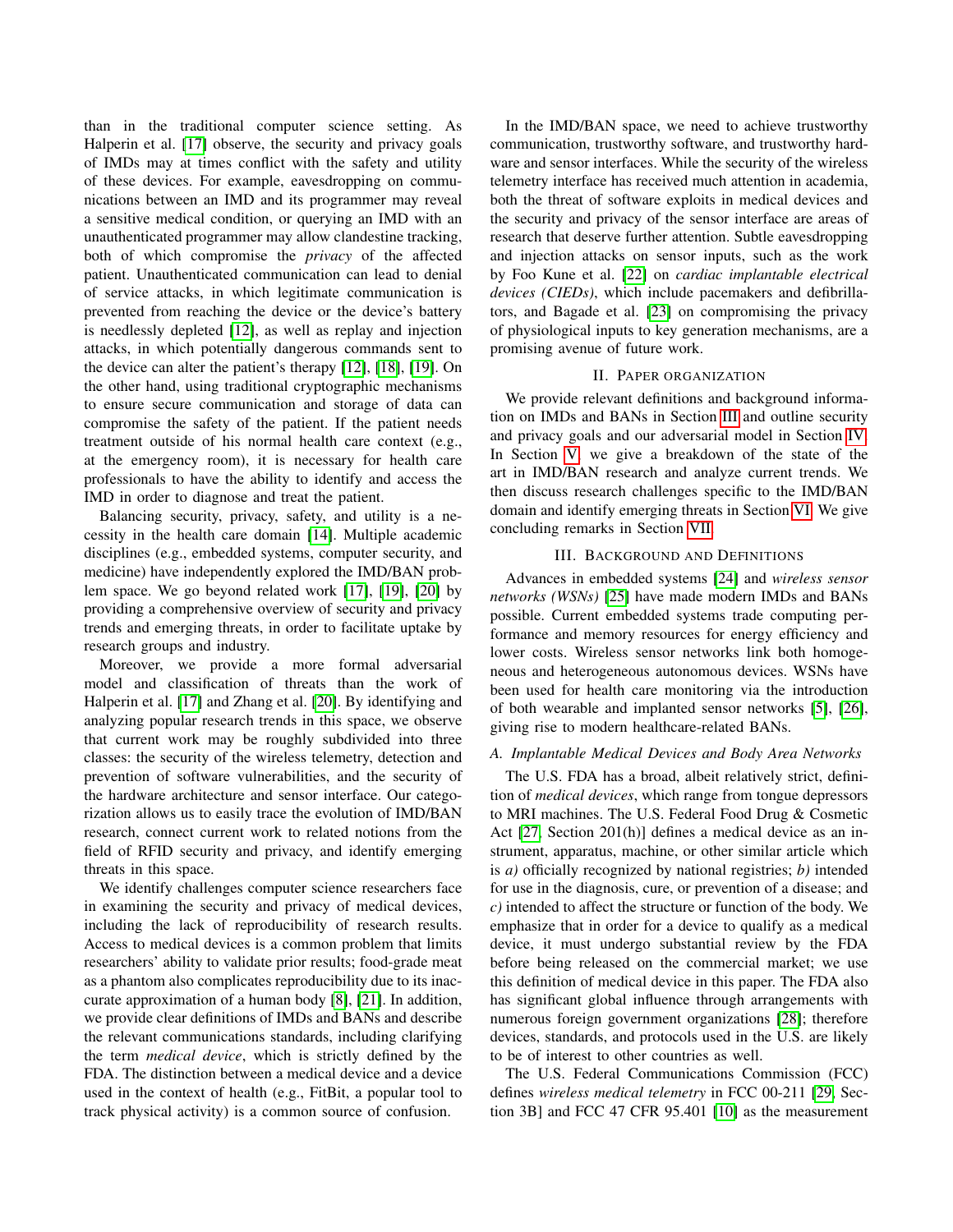

<span id="page-2-0"></span>Figure 1. Example IMDs and ICD/Programmer communication.



<span id="page-2-1"></span>Figure 2. Body area network architecture.

and recording of physiological values via wireless signals. The wireless medical telemetry system is comprised of sensors, radio-based communication, and recording devices. In this paper, we use the phrase *wireless telemetry*, or simply *telemetry*, to mean radio-based communication, as in the FCC definition; this is distinct from the traditional RFID definition of telemetry, which comprises data collection and transmission.

*1) Implantable medical devices:* We define an implantable medical device (IMD) as one which is surgically placed inside of a patient's body. Figure [1](#page-2-0) provides examples of IMDs and *an IMD programmer* (or simply, *programmer*), and shows the high-level communication protocol of an ICD. The programmer in this context is an external device with an interface (usually a *radio frequency (RF)* transceiver) for communicating wirelessly with an IMD and relaying data to a device used by clinicians or other health care providers. An IMD system supports:

- *Analog front end*, the signal conditioning circuitry for application-specific sensing and actuation;
- *Memory and storage*, for storing personal health information and sensed data;
- *Microprocessor*, for executing device-specific software;
- *Telemetry interface*, often radio-based, for transmitting data between the device and a programmer or other sensor/actuator on the patient; and
- *Power management*, for monitoring and managing battery use for increased longevity.

IMDs are resource-constrained, requiring reduced size, weight, low peak power and low duty cycle. Past research uses resource-constrained hardware platforms such as an 8 bit Atmel-AVR and a 16-bit TI MSP430 [\[30\]](#page-12-7) to model IMD configurations. The TI MSP430F1611 consumes energy at approximately 0.72 nJ per clock cycle. Typical IMDs are designed to last 90 months on a single battery with 0.5 A h to 2 A h of battery life [\[31\]](#page-12-8). These requirements minimize the impact of invasive surgeries to replace depleted implants. Furthermore, modern IMDs rely on low-power radio communication and network connectivity to provide a remotemonitoring system [\[14\]](#page-11-12). The FCC has allocated the 401 MHz to 406 MHz band for Medical Devices (MedRadio) [\[32\]](#page-12-9), sometimes called the *Medical Implant Communication Service (MICS)* band. This band is currently used for IMD wireless telemetry.

The MICS band allows for reasonable signal propagation through the human body without interfering with other devices. Additionally, it allows for a greater distance between the patient and external transceiver, unlike previous IMDs (e.g., a pacemaker transmitting at 175 kHz, which required a proximity within 5 cm [\[9\]](#page-11-7)).

*2) Body area networks:* We define a *body area network (BAN)* as a wireless network of heterogeneous computing devices that are wearable. This network enables continuous remote monitoring of patient physiological values in the medical setting. In this work, we are mainly concerned with BANs as they relate to IMDs.

BANs typically include three types of devices: sensors, actuators, and a sink. In Figure [2,](#page-2-1) sensors are placed at various locations on the body, support multiple network topologies, and forward sensed data to a more computationally powerful device (e.g., a smartphone). Although related to wireless sensor networks, BANs exhibit some notable differences [\[33\]](#page-12-10) with respect to wearability (e.g., size and power), battery availability, and transmission (i.e., the human body is a lossy medium). Moreover, reliability requirements may be stricter than in a typical wireless sensor network, depending on how safety-critical the application.

As we are most interested in BANs as they relate to IMDs, we only give a brief overview of the communication standards for clinical environments [\[34\]](#page-12-11). The ISO/IEEE 11073 [\[35\]](#page-12-12) standard spans the entire BAN communication stack, while Health Level 7 (HL7) [\[36\]](#page-12-13), Integrating the Health Enterprise (IHE) [\[37\]](#page-12-14) and the recent ASTM F2761 (MDPnP) [\[38\]](#page-12-15) standard only describe the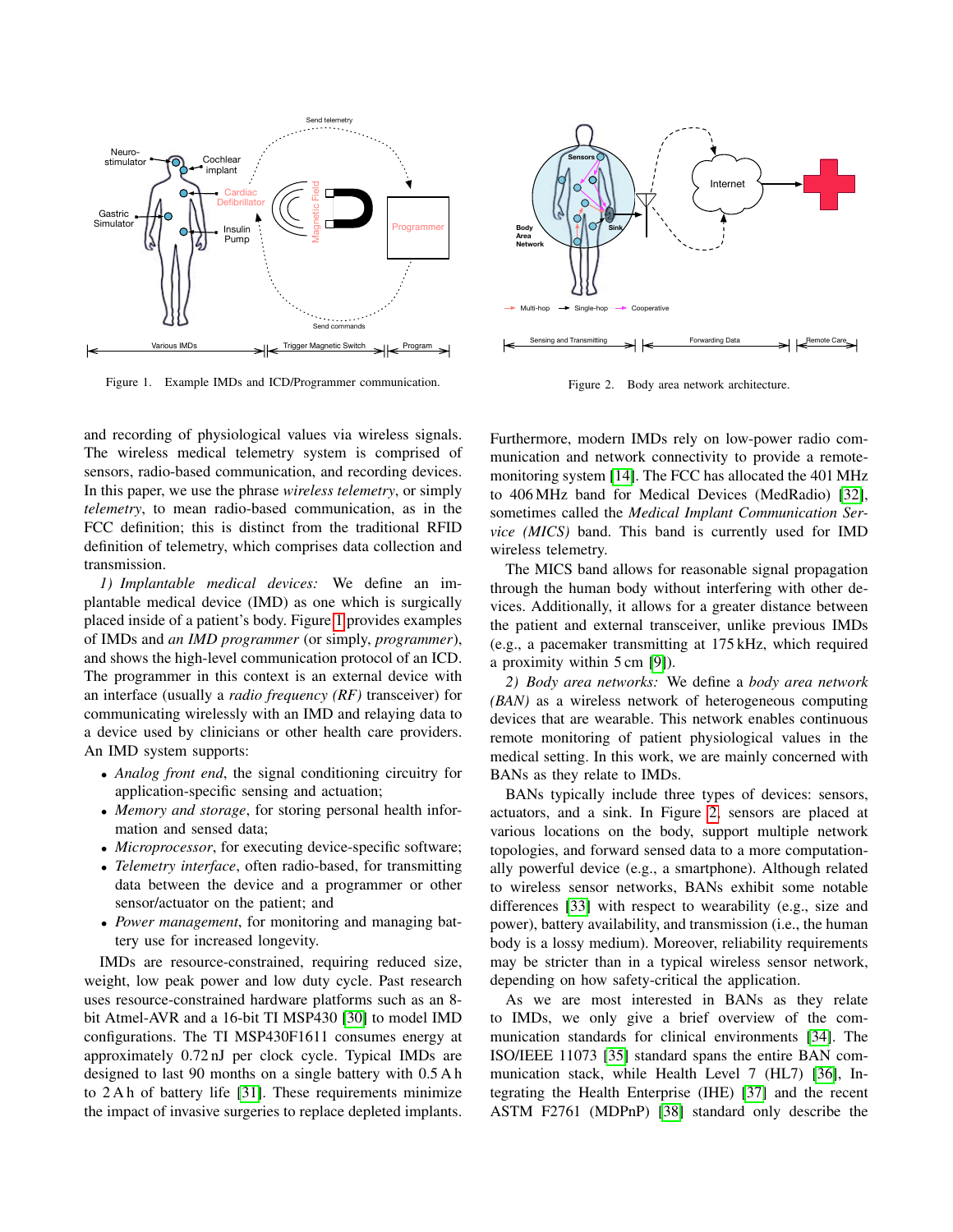application layer. While at least some security mechanisms are mentioned in these standards, most are optional, presumably to ensure interoperability. Foo Kune et al. [\[34\]](#page-12-11) find that by enabling these security mechanisms in combination with known security protocols, a vast majority of security requirements could be satisfied. The Association for the Advancement of Medical Instrumentation (AAMI) is working on TIR-57, a draft guidance document to start standardizing secure Information Technology (IT) practices for clinical environments<sup>[1](#page-3-1)</sup>.

## <span id="page-3-0"></span>IV. SECURITY AND PRIVACY IN IMDS AND BANS

In this section, we first review security and privacy goals for IMDs and BANs. We then present our adversarial model and discuss security threats.

## *A. Security and Privacy Goals*

We recognize the following security goals for IMDs and BANs, building on the models provided by Halperin et al. [\[17\]](#page-11-15), Burleson et al. [\[14\]](#page-11-12), and Zhang et al. [\[20\]](#page-11-18). These properties should hold throughout the entire life cycle of the IMD/BAN devices, including appropriate disposal of explanted devices.

- *Confidentiality*: Data, device information, and device system structures should be accessible only to *authorized entities* (i.e., appropriate entities) and these entities should be *authenticated* (i.e., the identity of entities communicating with devices should be verifiable). The system should also satisfy *data origin authentication* (i.e., the source of any received data should be verifiable). In particular, data should be kept confidential both in storage and while in transmission.
- *Integrity*: Data, device information, and device system structures should not be modifiable by unauthorized entities.
- *Availability*: Data, device information, and device systems should be accessible when requested by authorized entities.

IMDs and BANs should also satisfy the following *privacy* goals; we include criteria from Halperin et al. [\[17\]](#page-11-15), Denning et al. [\[39\]](#page-12-16), and Kumar et al. [\[40\]](#page-12-17) for completeness. Although these goals bear some overlap with confidentiality, we include the full list in order to allow for a more comprehensive treatment of privacy (apart from security) in the context of IMDs and BANs.

- *Device-existence privacy*: Unauthorized entities should not be able to determine that a patient has an IMD/BAN.
- *Device-type privacy*: If device-existence privacy is not possible, unauthorized entities should not be able to determine what type of IMD/BAN is in use.

<span id="page-3-1"></span><sup>1</sup>At the time of this writing, a public version of the AAMI TIR-37 draft was not yet available.

- *Specific-device ID privacy*: Unauthorized entities should not be able to determine the unique ID of an IMD/BAN sensor.
- *Measurement and log privacy*: Unauthorized entities should not be able to determine private telemetry or access stored data about the patient. The system design phase should include a privacy assessment to determine appropriate policies with respect to data access.
- *Bearer privacy*: Unauthorized entities should not be able to exploit IMD/BAN properties to identify the patient.
- *Tracking*: Unauthorized entities should not be able to leverage the physical layer (e.g., by monitoring analog sensors or matching a radio fingerprint [\[41\]](#page-12-18)–[\[43\]](#page-12-19)) to track or locate a patient.

### *B. Adversarial Model*

Following the standard approach in computer security literature, adversaries may be distinguished based on their goals, capabilities, and relationship to the system in question. We have the following classification criteria.

- 1) An adversary is either *active* or *passive*:
	- Passive adversaries are able to eavesdrop on all communication channels in the network, including *side channels*, or unintentional communication channels.
	- Active adversaries are able to read, modify, and inject data over the communication channel.
- 2) An adversary is either an *external* or *internal* entity with respect to the system. That is, an adversary may either be an *outsider* or an *insider* with a legitimate system role (e.g., manufacturer employees, patient, physician, or hospital administrator).
- 3) An adversary may be either a *single entity* or a member of a *coordinated group* of entities.
- 4) An adversary may be *sophisticated*, relying on specialized, custom equipment, or *unsophisticated*, relying only on readily available commercial equipment.

All system components of IMDs and BANs may be used as *attack surfaces*, or points of potential weakness, by an adversary (e.g., any existing sensors, actuators, communication networks, or external programming devices). In addition, the adversary may have the following targets and goals with respect to the specified target.

- 1) The *patient*: The adversary may wish to obtain private information concerning the patient (e.g., whereabouts, diagnosis, or blackmail-worthy material), or cause physical or psychological harm to the patient.
- 2) The *device or system manufacturer*: The adversary may wish to engage in corporate espionage or fraud.
- 3) *System resources*: The adversary may wish to utilize system resources and may be unaware of the type of device or network compromised. That is, the adversary does not knowingly target an IMD/BAN.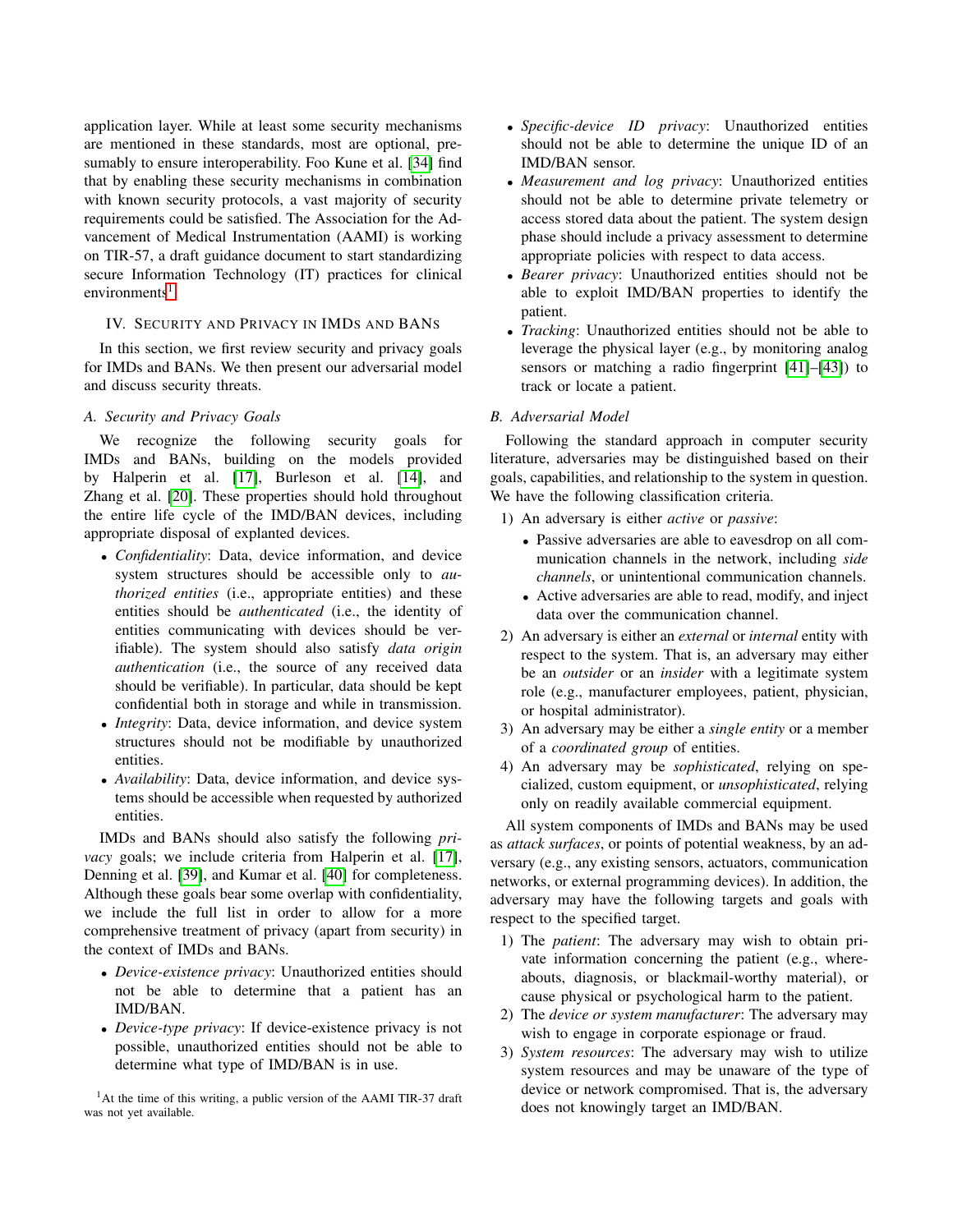# <span id="page-4-1"></span>*C. Threats*

We classify IMD and BAN security and privacy threats found in the literature into the following categories:

- The *telemetry interface*, which is typically wireless. Threats include a passive adversary who eavesdrops on wireless communications and an active adversary who attempts to jam, replay, modify, forge, or drop wireless communications.
- *Software threats*, which consider an adversary that can alter the logic of the system (e.g., through software vulnerabilities) to affect expected operation.
- *Hardware and sensor interface threats*. An adversary may have knowledge of the internal hardware architecture or analog sensors and may use that knowledge to attack the system. Specifically, sensor threats stem from the implicit trust that the system places on those sensor inputs, under the assumption that physical contact with the sensor is necessary to alter the signal. An active attacker, however, may introduce remote interference to sensing in order to affect actuation.

These categories inform our analysis of security and privacy research trends in Section [V.](#page-4-0)

#### <span id="page-4-0"></span>V. MEDICAL DEVICE SECURITY AND PRIVACY TRENDS

We follow the broad categorization of IMD and BAN security and privacy threats given in Section [IV-C](#page-4-1) in order to analyze research trends in the literature. That is, we group research according to the relevant attack surface: the telemetry interface, software, and hardware/sensor inputs. We give an explicit categorization of relevant research with respect to security threats and goals in Table [I.](#page-6-0) Due to the large amount of work on the wireless telemetry threats, we separate the wireless threats into subclasses. An overview of current research, grouped thematically and by publication year, is given in Figure [3.](#page-5-0)

As Figure [3](#page-5-0) indicates, the vast majority of results in the literature focus on threats to the telemetry interface, while a limited number of papers consider software threats. Since very few papers deal with threats to the sensor interface, we defer discussion of this emerging threat to Section [VI-C.](#page-10-1)

## <span id="page-4-2"></span>*A. Securing the Wireless Telemetry Interface*

Halperin et al. [\[12\]](#page-11-10) introduce a class of wireless threats against a commercial ICD; since then, attacks on the telemetry interface of IMDs have received a large amount of attention [\[18\]](#page-11-16), [\[77\]](#page-14-0), [\[78\]](#page-14-1). At the physical layer, Halperin et al. [\[12\]](#page-11-10), targeting an ICD, and Li et al. [\[18\]](#page-11-16), targeting an insulin pump system, develop passive and active attacks against their respective device using an off-the-shelf software defined radio (SDR) platform. In the devices and programmers analyzed, the communication links do not use an authenticated channel and transmit unencrypted data without freshness checks, thereby allowing eavesdropping, replay [\[12\]](#page-11-10), and injection attacks [\[18\]](#page-11-16).

Unsurprisingly, many authentication techniques have been proposed to secure the wireless telemetry of IMDs and BANS, including the use of biometrics, distance-bounding authentication, out-of-band authentication, external devices, and anomaly detection. We explore each of these areas individually below.

<span id="page-4-3"></span>*1) Biometrics:* Popular techniques for key generation and key agreement in IMDs/BANs include the use of biometrics, or *physiological values (PVs)* [\[44\]](#page-12-20), [\[46\]](#page-12-21), [\[55\]](#page-13-0), [\[56\]](#page-13-1), [\[59\]](#page-13-2), [\[63\]](#page-13-3), [\[67\]](#page-13-4), [\[69\]](#page-13-5)–[\[71\]](#page-13-6), [\[73\]](#page-13-7). *Electrocardiograms (ECGs)* are a common choice as a source of key material in these protocols, although other PVs such as heart rate, blood glucose, blood pressure, and temperature have been proposed [\[70\]](#page-13-8).

The choice to use ECGs is motivated by a well-cited paper by Poon et al. [\[71\]](#page-13-6), which asserts that the time between heartbeats, or *interpulse interval (IPI)*, has a high level of randomness. IPI has the additional benefit that it can be measured anywhere on the body and many IMDs in use today can measure IPI without modification.

A typical approach to PV-based key agreement between an IMD and programmer, for example, involves both devices taking a measurement of the chosen PV. This measured PV is used to generate a cryptographic key that is agreed upon by both devices, which is then used to establish an authenticated channel. The basic assumption is that physical contact (or at least physical proximity) with the patient is required in order to precisely measure the chosen PV.

Security analyses of these protocols have been mostly ad hoc in nature, however, and in general more comprehensive assessments are required. For example, Rostami et al. [\[19\]](#page-11-17) demonstrate simple, but damaging attacks against OPFKA [\[46\]](#page-12-21) and IMDGuard [\[61\]](#page-13-9), which we discuss in Section [V-A4.](#page-7-0)

Chang et al. [\[51\]](#page-13-10) also explore the use of IPI, drawing attention to the issue of noise in real-world measurements. Later work by Rostami et al. [\[44\]](#page-12-20) presents a more robust IPIbased authentication protocol, which unlike previous work, takes into account both the impact of measurement noise and provide a more rigorous security analysis. We discuss the subtleties and potential difficulties of using IPI as part of a key agreement protocol in more detail in Section [VI-B](#page-9-0) and Section [VI-C.](#page-10-1)

*2) Distance-Bounding Protocols:* Distance bounding [\[79\]](#page-14-2) is a technique that establishes physical distance between two entities by timing the delay of sent and received transmissions. This distance bound can be computed over various signals such as RF or ultrasonic sound (which is an acoustic signal above 20 kHz). A number of IMD/BAN access control and authentication protocols use distance bounding [\[18\]](#page-11-16), [\[47\]](#page-12-22), [\[51\]](#page-13-10), [\[53\]](#page-13-11), [\[64\]](#page-13-12). However, distance bounding by itself provides for only weak authentication, in which physical proximity between devices is established but identity and authorization are not, thereby requiring the use of additional authentication techniques.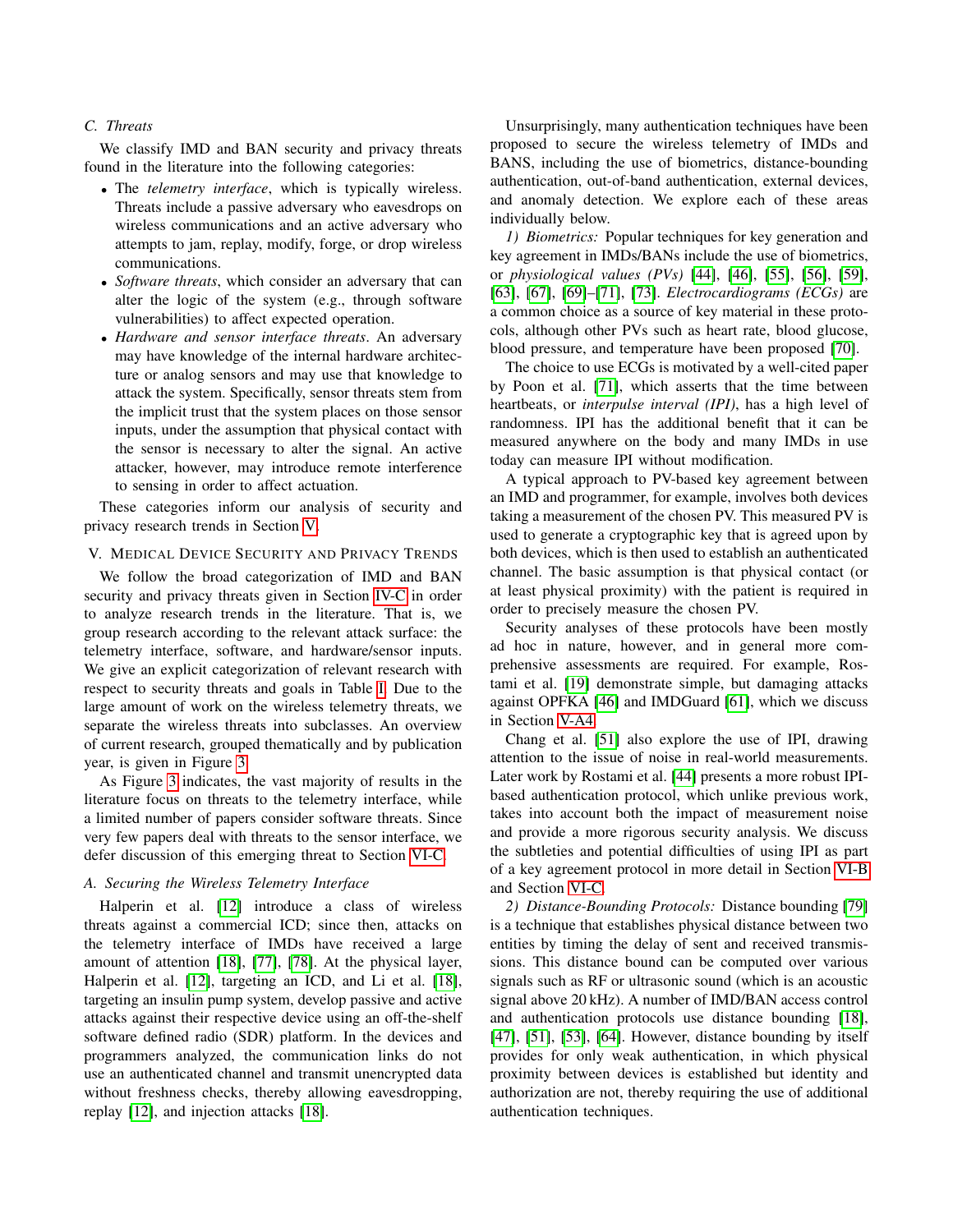

<span id="page-5-0"></span>Figure 3. Trends in Security and Privacy Research on IMDs/BANs.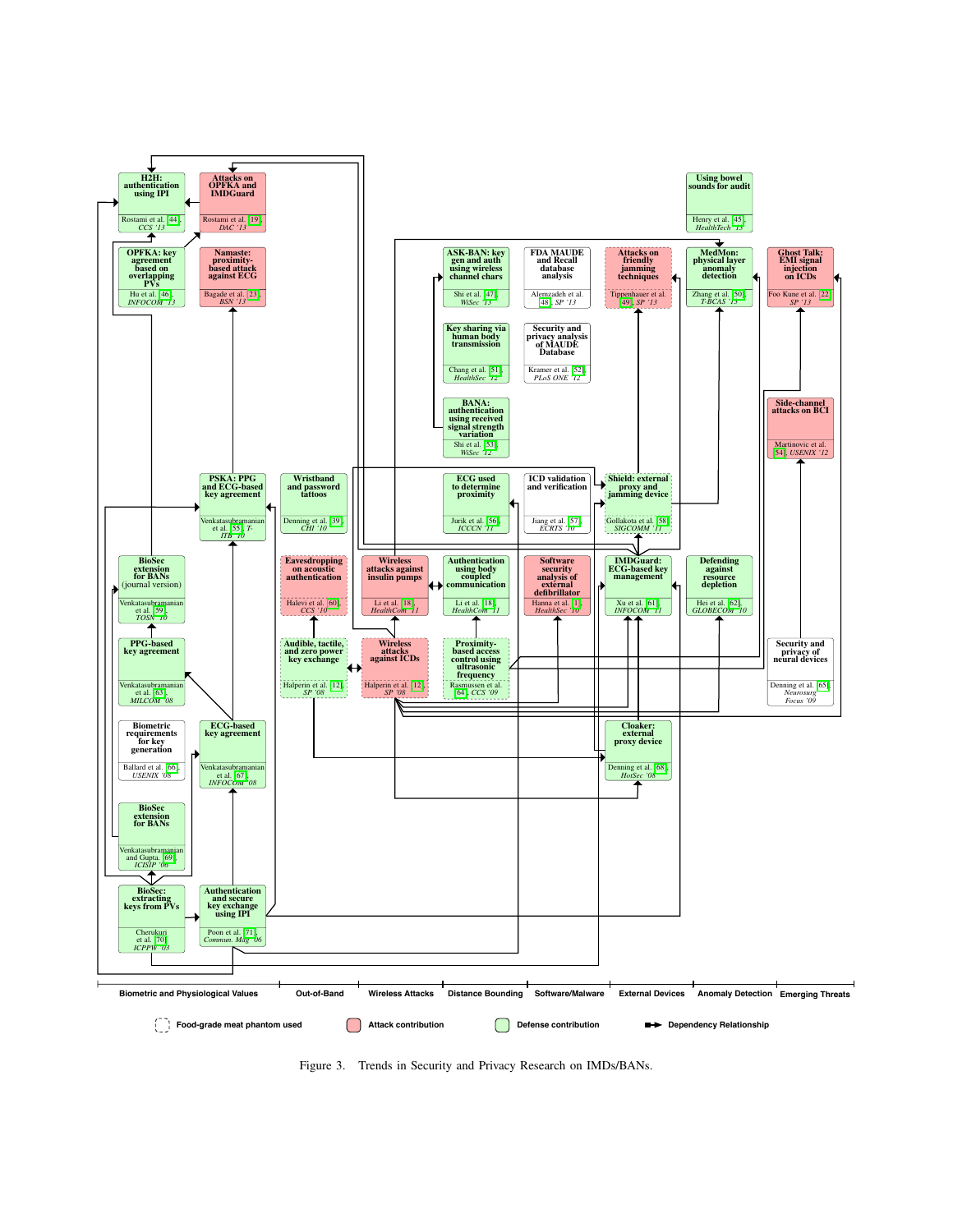Table I IMD AND BAN SECURITY AND PRIVACY THREATS AND DEFENSES

<span id="page-6-0"></span>

|                         |                            | Goal Compromised by Indicated Threat |                  |                     |                |               |                                                                           |
|-------------------------|----------------------------|--------------------------------------|------------------|---------------------|----------------|---------------|---------------------------------------------------------------------------|
| <b>Threat</b>           | <b>Attacks</b>             | Confidentiality                      | <b>Integrity</b> | <b>Availability</b> | <b>Privacy</b> | <b>Safety</b> | <b>Defenses</b>                                                           |
| Wireless eavesdropping  | $[12]$ , $[18]$ , $[49]$   |                                      |                  |                     |                |               | [12], [18], [44], [46],                                                   |
|                         |                            |                                      |                  |                     |                |               | [47], [50], [51], [53],                                                   |
|                         |                            |                                      |                  |                     |                |               | $[55]$ , [58], [59], [61],                                                |
|                         |                            |                                      |                  |                     |                |               | $[63]$ , $[64]$ , $[67]$ – $[75]$                                         |
| Wireless modification   | $[12]$ , $[18]$ , $[19]$   |                                      |                  |                     |                |               | $\overline{12}$ , $\overline{18}$ , $\overline{144}$ , $\overline{146}$ , |
|                         |                            |                                      |                  |                     |                |               | $[47]$ , [50], [51], [53],                                                |
|                         |                            |                                      |                  |                     |                |               | $[55]$ , [58], [59], [61],                                                |
|                         |                            |                                      |                  |                     |                |               | $[63]$ , $[64]$ , $[67]$ – $[75]$                                         |
| Wireless replay         | $[12]$ , $[18]$            |                                      |                  |                     |                |               | $[12]$ , [18], [44], [46],                                                |
|                         |                            |                                      |                  |                     |                |               | $[47]$ , [50], [51], [53],                                                |
|                         |                            |                                      |                  |                     |                |               | $[55]$ , [58], [59], [61],                                                |
|                         |                            |                                      |                  |                     |                |               | $[63]$ , $[64]$ , $[67]$ – $[75]$                                         |
| Wireless jamming        |                            |                                      |                  |                     |                |               | $[61]$ , $[68]$                                                           |
| Analog sensor injection | [22]                       |                                      |                  |                     |                |               | [22]                                                                      |
| Battery depletion       | $[12]$                     |                                      |                  |                     |                |               | $[12]$ , [58], [62], [68]                                                 |
| Protocol Design Flaws   | $[12]$ , $[18]$ , $[19]$ , |                                      |                  |                     |                |               | Not Applicable                                                            |
|                         | $[23]$ , $[49]$ , $[60]$   |                                      |                  |                     |                |               |                                                                           |
| Software Flaws          | [76]                       |                                      |                  |                     |                |               | $[57]$ , $[76]$                                                           |
| Side channels           | [23], [54], [60]           |                                      |                  |                     |                |               | [54]                                                                      |

A typical distance-bounding protocol between a programmer and IMD, for example, involves the programmer proving to the IMD that it is physically close (e.g., within 3 cm). Rasmussen et al. [\[64\]](#page-13-12) use ultrasonic sound signals to compute the distance bound of a programmer and IMD, since it is impossible for an attacker to send audio data that propagates faster than the speed of sound. Shi et al. [\[47\]](#page-12-22), [\[53\]](#page-13-11) use *received signal strength (RSS)* variation to differentiate BAN devices on the same body from external signals (i.e., attacker transmissions). This technique relies on the observation that the RSS variation between two BAN devices on the same body is more stable than the RSS between an onbody device and an external device. Jurik et al. [\[56\]](#page-13-1) make use of ECG signals to establish the continued proximity of an authenticated mobile device to a user.

Distance bounds are also computed over *body-coupled communication (BCC)*. BCC uses the human body as a transmission medium, requiring physical proximity to the patient in order to communicate. Li et al. [\[18\]](#page-11-16) introduce wireless attacks against BCC and find that both passive and active attacks are mitigated for distances greater than 0.5 m. Chang et al. [\[51\]](#page-13-10) inject artificial signals through the patient's body to authenticate BAN devices on the same body. These signals, however, only achieve an estimated 0.469 to 5.429 bits per hour, making this technique impractical.

In the related field of RFID, system implementations have inaccurately assumed distance-bounding guarantees as a result of short read ranges (e.g., 10 cm). Kfir et al. [\[80\]](#page-14-5) introduce a relay attack in which two coordinated adversaries fool an RFID reader into believing that the RFID tag is nearby. Relay attacks can be mitigated with context-aware communication [\[81\]](#page-14-6), a method which requires the user to perform an uncommon, but easily repeatable movement in order to be authenticated. The applicability of this defense to IMDs is debatable, however, because a patient may not be able to authenticate in the event of a medical emergency.

Cremers et al. [\[82\]](#page-14-7) provide a classification of distancebounding attacks that assumes weak authentication, suggesting additional evaluation is required before such protocols are used in the medical setting; the adversarial capabilities necessary to launch these attacks are included in our model. Cremers et al. use the terminology *verifier* and *prover* to describe the participants in distance-bounding protocols; the verifier establishes physical proximity to the prover. The attacks consider various adversarial capabilities for falsifying physical proximity to the prover. Specifically, the adversary may modify transmissions between a verifier and prover. He may introduce his own dishonest prover, or he may collude with other dishonest entities. Lastly, he may also exploit honest provers (e.g., by first allowing the prover to establish physical proximity, then jamming subsequent prover transmissions and authenticating in the prover's stead).

*3) Out-of-Band (OOB) Authentication:* OOB techniques make use of auxiliary channels, such as audio, visual, and tactile, that are outside the established data communication channel [\[12\]](#page-11-10), [\[39\]](#page-12-16), [\[72\]](#page-13-23), [\[83\]](#page-14-8). Using auxiliary channels for authentication obviates the need for trusted third parties and key pre-distribution schemes. A common assumption in these schemes is that the chosen out-of-band channel is resistant to eavesdropping attacks.

Halperin et al. [\[12\]](#page-11-10) propose an OOB authentication scheme that uses a low-frequency audio channel. The basic idea is that the IMD uses a zero-power RFID device to generate a random key and transmit it over the audio channel. The patient is alerted when a key exchange occurs through vibrations produced by a piezo element connected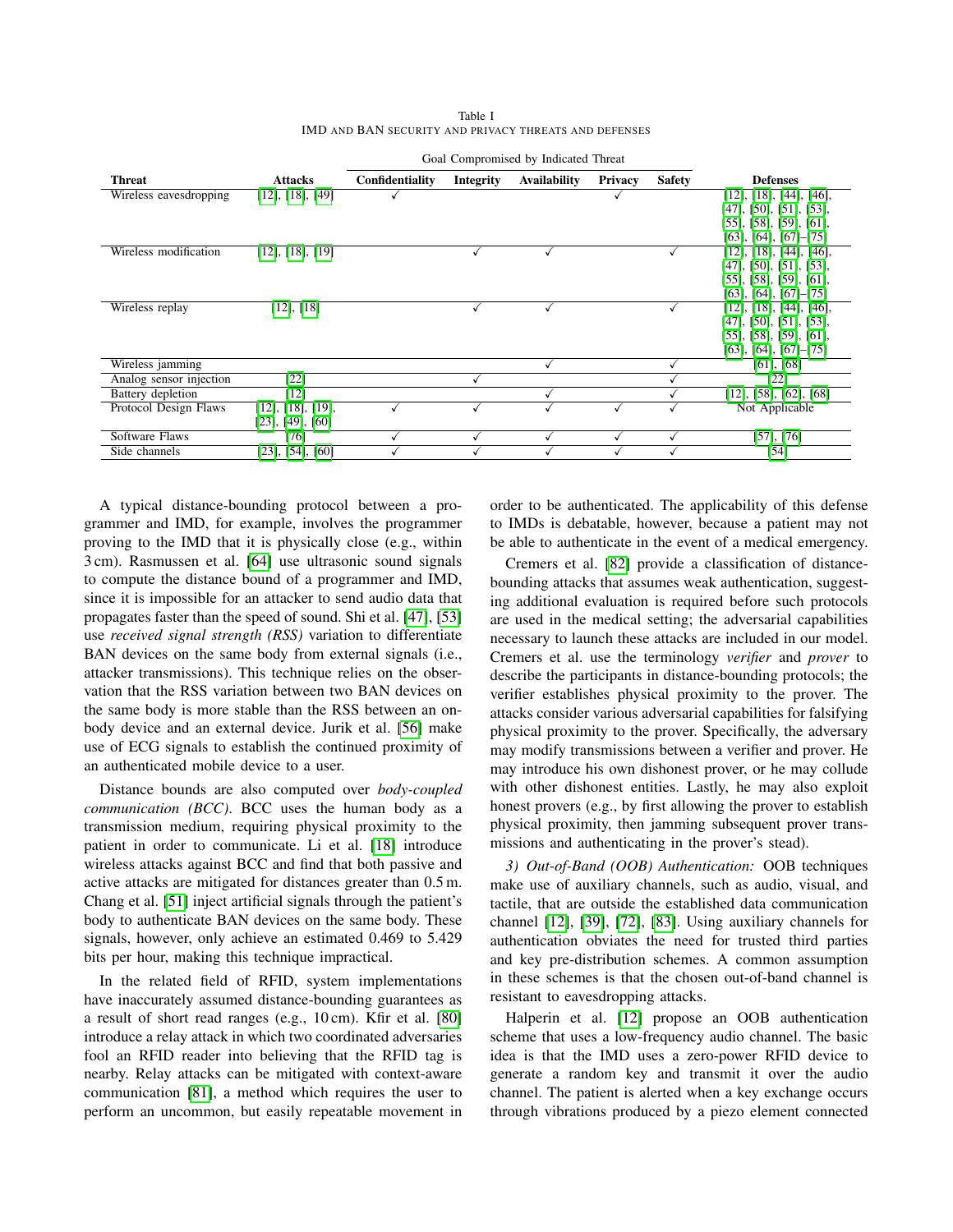to the RFID device. The programmer, at a distance of no more than 0.6 m to 0.9 m [\[60\]](#page-13-18), listens for the key and then establishes a secure authenticated channel with the IMD.

Halevi et al. [\[60\]](#page-13-18) examine a passive adversary with the ability to deploy (or otherwise make use of) a generalpurpose microphone (e.g., PC microphone) in the vicinity of the IMD/programmer communication. Halevi et al. show that although the measured piezo sound accuracy varies with distance, the average key retrieval correctness at  $0.9 \text{ m}$ , computed for multiple supervised methods, is as high as 99.88 %. This contradicts Halperin et al.'s [\[12\]](#page-11-10) earlier experimental result, which indicates the audio channel is resistant to eavesdropping.

Alternatively, Denning et al. [\[39\]](#page-12-16) and Li et al. [\[72\]](#page-13-23) opt for visual OOB authentication. Denning et al. propose the use of ultra-violet or visible tattoos to record permanent IMD keys. This mechanism allows emergency authentication, but does not allow for key revocation and may suffer from usability concerns [\[39\]](#page-12-16). Li et al. [\[72\]](#page-13-23) require the users to visually inspect simultaneous LED blinking patterns in order to achieve authentication in BANs. The usability of this scheme is unclear and it is unlikely to be appropriate for emergency scenarios, so its applicability to IMDs is limited.

<span id="page-7-0"></span>*4) External Wearable Devices:* A unique approach to securing IMD/BAN telemetry makes use of external devices worn by the patient. The basic idea is that this external device mediates communication with the IMD, thereby providing both confidentiality for transmitted data and protection against unauthenticated communication. One concern with the use of such devices is their acceptability to the patient, however. Denning et al. [\[39\]](#page-12-16) treat this issue in some detail and study the usability of several possible authentication methods, including external devices and password tattoos.

Denning et al. [\[68\]](#page-13-22) propose an external device, called the *cloaker*, that proxies authorized communication to the IMD. If the cloaker is absent, the IMD communicates openly (e.g., in case of a medical emergency, the cloaker *fails open*). A malicious programmer can exploit this fail-open behavior by selectively jamming the cloaker or otherwise convincing the IMD of the cloaker's absence, so Denning et al. suggest additional mitigation techniques to prevent such an attacker from communicating with the IMD.

Gollakota et al. [\[58\]](#page-13-17) and Xu et al. [\[61\]](#page-13-9) use *friendly jamming* to protect IMD communication, which uses jamming constructively to prevent unauthorized communication. IMDGuard [\[61\]](#page-13-9) employs an external wearable device, called the Guardian, to enable access control and confidential data transmissions. The Guardian first authenticates the programmer and then uses an ECG-based key agreement mechanism to authenticate itself to the IMD. Temporary keys can then be issued to allow a secure channel between the programmer and the IMD. In the event that an attacker jams the messages from the Guardian device to the IMD, the Guardian initiates an active defense by jamming all IMD transmissions. However, IMDGuard has the disadvantage of requiring modifications to the IMD itself (which is difficult in practice with respect to already-deployed devices) and the suggested ECG-based key agreement scheme suffers from security flaws. Rostami et al. [\[19\]](#page-11-17) show a simple man-inthe-middle attack that reduces the effective key length from 129 bits to 86 bits. This attack takes advantage of a protocol flaw in the second round of reconciliation (in which the two parties verify they know the same key), which can be spoofed to reveal one bit per block.

The *shield* [\[58\]](#page-13-17) works by listening for and jamming all IMD transmissions and unauthorized commands. Given the shield's proximity and jamming power, the assumption is that only the shield can cancel out its own jamming signal and decode IMD transmissions. This design mitigates both passive and active wireless attacks, but the security of the system relies on the assumption that an attacker whose distance from the IMD is greater than the distance between the IMD and the shield will be unable to recover IMD transmissions, even if the attacker is equipped with *multiple input and multiple output (MIMO)*-systems and directional antennas. Tippenhauer et al. [\[49\]](#page-12-25) challenge this assumption, however, and show that MIMO-based attacks are possible in the presence of an adversary with two receiving antennas from distances of up to 3 m.

*5) Anomaly Detection:* Anomaly detection attempts to automatically identify resource depletion and malicious communication, as well as distinguish between safety and security events [\[45\]](#page-12-23), [\[50\]](#page-13-13), [\[62\]](#page-13-19). This is generally achieved by observing patterns over time, such as physiological changes or IMD access patterns (e.g., programmer commands, date, or location).

Hei et al. [\[62\]](#page-13-19) obtain and use normal IMD access patterns as training data for their supervised learning-based scheme. The resultant classification is used to identify anomalous IMD access in real time. That is, Hei et al.'s method tries to detect abnormal access attempts and block such authentication from proceeding, *before* any expensive computations take place. In this way, the IMD is protected against denial of service attacks that deplete the system's resources. This scheme is designed for non-emergency settings, however, and Hei et al. recommend that either the IMD automatically detect emergency conditions and fail open, or that hospitals have access to a master device key. The feasibility and security provided by these two approaches is not considered.

Another anomaly detection approach makes use of audits; Henry et al.'s scheme [\[45\]](#page-12-23) observes correlated physiological changes when an insulin bolus is administered by tracking acoustic bowel sounds. These observations are recorded as an audit log for retroactive verifiability of intended system execution. While useful, a limitation of passive anomaly detection is that such schemes do not provide medical device integrity, and so need to be used in conjunction with another mechanism that protects communications.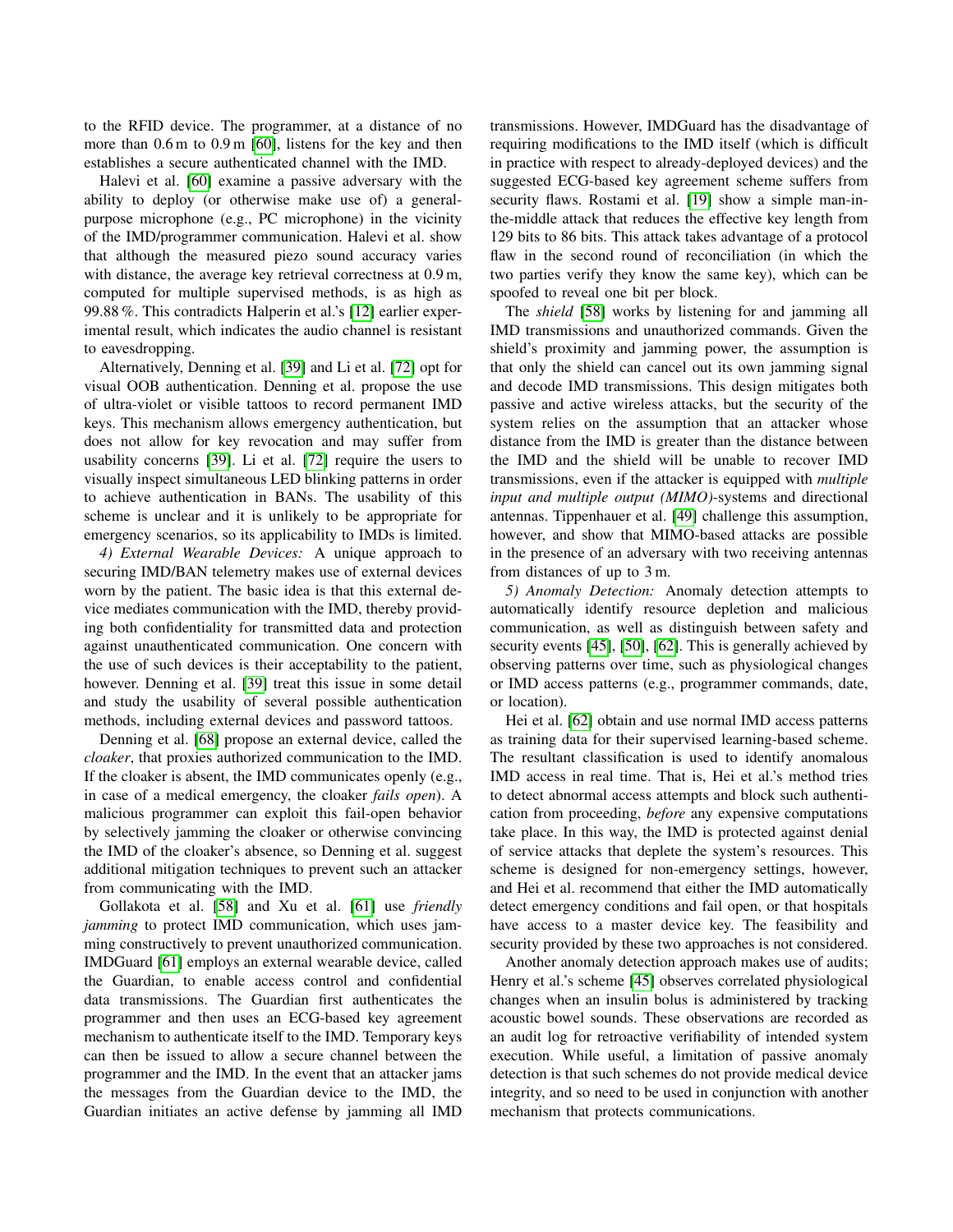At the physical layer, wireless transmissions from an attacker are likely to deviate in physical characteristics from legitimate programmer transmissions. Zhang et al. [\[50\]](#page-13-13) propose a medical security monitor, MedMon, which is an external device that detects anomalous transmissions by examining physical characteristics of the transmitted signal; such characteristics include received signal strength, time of arrival, differential time of arrival, and angle of arrival. When an anomalous transmission is detected, MedMon can initiate either a passive defense (e.g., by alerting the patient) or an active defense (e.g., by blocking the transmissions from reaching the medical device).

The characteristics of the device used for anomaly detection (and any associated audit logs) have important implications for the overall security of the system. Suggested anomaly detection implementations make use of dedicated devices, such as analog sensor systems [\[45\]](#page-12-23), or extend the functionality of personal devices, such as smartphones [\[50\]](#page-13-13), [\[62\]](#page-13-19). Offloading heavy computation to another device like a smartphone might improve the IMD's battery life, but significantly increases the attack surface, as malware on mobile devices is common [\[84\]](#page-14-9). In addition, regulatory barriers for medical devices may make this approach difficult.

### <span id="page-8-1"></span>*B. Software Threats*

Software running on medical devices spans a wide range of complexity. An increasing number of medical devices are reliant on digital circuits controlled by software, rather than analog circuits. Faris [\[85\]](#page-14-10) notes that in 2006, a major milestone was crossed when over half of deployed medical devices contained software. So far there has been a lack of detailed analysis of IMD software. However, there have been efforts to verify proper functionality by simulating an artificial heart to interface with cardiac pacemakers [\[57\]](#page-13-16), [\[86\]](#page-14-11). Although these testing methods are not directly tailored to security, the tests reduce software bugs and may therefore reduce possible software vulnerabilities.

Devices communicating over a BAN, in addition to their application code, have to include a telemetry interface that increases both the amount of code and the number of possible bugs. It is not surprising, then, that software is one of the main reasons for FDA recalls of computer-related issues [\[48\]](#page-12-24). Sandler et al. [\[87\]](#page-14-12) report that in 2010, the FDA issued 23 recalls of defective devices, six of which were likely caused by software defects. Alemzadeh et al. [\[48\]](#page-12-24) report that the percentage of computer-related recalls between 2006 and 2011 was between 30% to 40%. In this study, software defects are found to be the cause of 33 % of computer-related class I recalls (reasonable chance of patient harm), 66% of class II recalls (temporary or reversible adverse effects), and 75 % of class III recalls (non-compliant, but unlikely to cause harm).

Bugs in medical devices have been a cause of over 500 recalls recorded between 2009 and 2011 by the FDA [\[52\]](#page-13-14). While there exists no method to extrapolate from the reported bugs to those existing in deployed devices, the number reported is most likely only a lower bound. Fu reports that failures in medical device software often result from a failure to apply known system engineering techniques [\[88\]](#page-14-13), indicating that the problem is partially solvable today.

Moreover, the presence of a telemetry interface on the device may expose software bugs to a remote attacker. Evidence of the brittleness of software implementations is apparent when investigating security vulnerabilities, including those in proprietary firmware. Hanna et al. [\[76\]](#page-14-4) perform the first public software security analysis of an *automatic external defibrillator (AED)*. By reverse engineering the device, the authors successfully target three software packages responsible for programming device parameters, collecting post-cardiac device data, and updating the AED. The authors locate four vulnerabilities, one of which enables arbitrary code execution on the device.

The need for secure coding practices for safety-critical devices is clear. However, closed source for medical devices make it challenging to run a static analyzer on the source code, let alone obtain the firmware. With proprietary protocols and the special MICS band used on the wireless telemetry interface, traditional fuzzing tools such as Peach Fuzzer [\[89\]](#page-14-14) have not developed modules appropriate for testing medical devices.

A related security vulnerability is the existence of malware on medical devices. Regardless of whether the intent of the attacker is to compromise a medical device, malware can significantly impact the performance and reliability of safety-critical devices such as IMDs [\[13\]](#page-11-11).

### <span id="page-8-0"></span>VI. RESEARCH CHALLENGES AND EMERGING THREATS

In this section, we identify and address challenges computer science researchers face in examining the security and privacy of medical devices and discuss promising areas for future work. In particular, we discuss common problems, identifying partial solutions and highlighting areas where further work is needed. A particularly difficult issue is the lack of reproducibility of research results in this field; given the safety-critical nature of IMDs and some BANs, it is critical that proposed attacks and defenses be thoroughly and independently evaluated in order to accurately assess risk of the attack and efficacy of the defense. A second area of concern, which we discussed briefly in Section [V-A,](#page-4-2) is the use of physiological values to secure IMDs/BANs. The evaluations in the literature are limited in scope, partially because of the lack of availability of appropriate data sets for use by researchers and partially because the focus has been on protocol design rather than on a rigorous assessment of the use of biometrics for cryptographic key establishment.

We first address issues related to reproducibility in Section [VI-A,](#page-9-1) before moving to a discussion of the use of physiological values in Section [VI-B.](#page-9-0)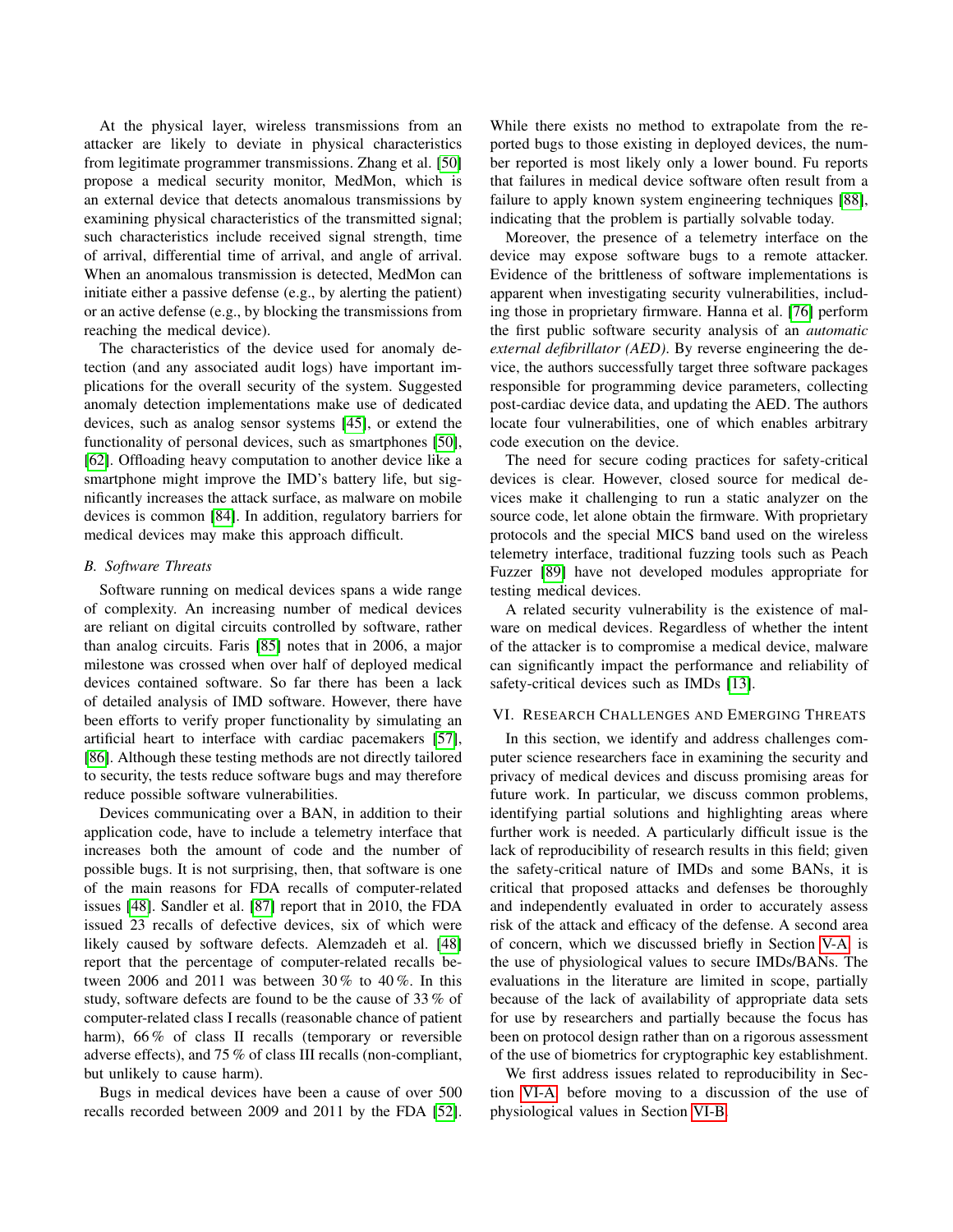## <span id="page-9-1"></span>*A. Reproducibility challenges*

Lack of access to devices is a common problem; access to medical devices is either non-existent or limited to older, end-of-life models that have been received from patients, relatives, or physicians. The ICD that Halperin et al. [\[12\]](#page-11-10) study, for example, is a model introduced to the market five years earlier. Without access to the devices themselves, researchers are necessarily limited in their ability to analyze potential attacks and defenses; often device hardware configurations are not public knowledge. Research results from groups that have managed to acquire and study particular IMDs are not likely to be validated by others, if only because of lack of equipment. While there have been some efforts to provide access to medical devices [\[90\]](#page-14-15), direct access to devices from manufacturers by the security research community appears to be limited at present.

A second issue in computer security and privacy experiments on medical devices is the use of food-grade meat as a *phantom*, or human tissue simulator [\[12\]](#page-11-10), [\[49\]](#page-12-25), [\[58\]](#page-13-17). As Clark and Fu [\[21\]](#page-11-20) observe, this method does not lead to reproducible experiments, possibly due to the introduction of uncontrolled variables that can affect the impedance of the tissue or propagation of signals in the phantom. Instead, researchers should use a calibrated saline solution at  $1.8 \text{ g/L}$  at  $21 \text{ °C}$  [\[91,](#page-14-16) Table 10, p. 30] with electrodes to inject the appropriate simulated physiological signals. The complete design is described in the ANSI/AAMI PC69:2007 standard [\[91,](#page-14-16) Annex G]; this is the accepted standard for electromagnetic compatibility of medical devices by researchers, device manufacturers, and regulators.

#### <span id="page-9-0"></span>*B. Physiological values as an entropy source*

As mentioned in Section [V-A1,](#page-4-3) the use of physiological values as a building block for security and privacy mechanisms is widespread in the literature. In particular, much research relies on the use of ECGs for security and privacy mechanisms. ECG measurements have been suggested for use in authentication [\[44\]](#page-12-20), key establishment [\[55\]](#page-13-0), [\[61\]](#page-13-9), [\[71\]](#page-13-6), and proximity detection [\[56\]](#page-13-1) protocols (i.e., determining if one or more devices are in physical contact with the same body). Several systems have devices generate a shared secret key by reading the ECG signal through physical contact with the same person [\[23\]](#page-12-0), [\[46\]](#page-12-21), [\[55\]](#page-13-0), [\[59\]](#page-13-2), [\[61\]](#page-13-9), [\[67\]](#page-13-4), [\[74\]](#page-13-24).

Most of these ECG-based mechanisms rely on the reported randomness of the IPI, or the amount of time between individual heartbeats [\[44\]](#page-12-20), [\[61\]](#page-13-9); Rostami et al. [\[19\]](#page-11-17), [\[44\]](#page-12-20) suggest that sufficient entropy may be extracted from the least significant bits of properly quantized IPIs. There are some inconsistencies in the literature with respect to the quality of randomness it is possible to extract [\[64\]](#page-13-12), [\[66\]](#page-13-21), [\[70\]](#page-13-8), however, and in studying this issue, researchers have been limited by a lack of sufficient real-world data. In particular, it is important to understand the impact of confounding factors such as health and age on the amount of entropy in IPI, in order to ensure that appropriate protocol parameters are chosen for entropy extraction.

In addition, Chang et al. [\[51\]](#page-13-10) draw attention to the fact that the feasibility of these schemes relies on the ability of two devices to measure (and agree on) IPI in the presence of noise. Therefore, realizing such schemes may be more difficult using real-world data, rather than data collected in controlled environments (as measured by physicians with advanced medical equipment). Chang et al.'s results are indicative that measurement noise must be taken into account; later work by Rostami et al. [\[44\]](#page-12-20) address this concern by taking into account and optimizing for these error rates.

Most evaluations have relied on an aggregation of heart rate databases from the MIT PhysioNet portal [\[92\]](#page-14-17), which provides access to a large number of waveforms (collected by clinicians) ranging from healthy sinus rhythms to irregular heartbeat rhythms, or *arrhythmias*. Many suggested protocols are evaluated using either unspecified databases [\[23\]](#page-12-0), [\[46\]](#page-12-21), [\[55\]](#page-13-0), [\[61\]](#page-13-9), [\[67\]](#page-13-4), [\[74\]](#page-13-24) or arrhythmia databases [\[44\]](#page-12-20), [\[59\]](#page-13-2), [\[75\]](#page-14-3), [\[93\]](#page-14-18). To extract random bits for a given record, the mean and standard deviation of the record are used to first quantize the bits, with a subset of the least significant bits treated as random. For example, Rostami et al. [\[44\]](#page-12-20) quantize the IPI data into 8-bit representations and take the four least significant bits as random; the amount of entropy is estimated empirically using the classical definition of Shannon entropy (i.e., average entropy). A statistical battery of tests is then applied to the extracted bits—typically the (basic) subset of the NIST test suite [\[94\]](#page-14-19) appropriate for the amount of data available.

Following the state of the art [\[95\]](#page-14-20), [\[96\]](#page-14-21), the assessment of a *true random number generator (TRNG)* for cryptographic purposes requires *a)* an assessment of the quality of the entropy source itself (and a justification that the physical process being measured is random); *b)* an analysis of the efficiency and robustness of the extraction method (and the impact of the extraction method on the statistical properties of the TRNG); and *c)* cryptanalysis in the suggested use case (e.g., if an adversary can observe the entropy source or has an advantage in guessing future bits, this is not good for cryptographic use).

In particular, statistical analysis of the output of a TRNG, such as testing the output using the NIST test suites, is not sufficient to determine suitability for use in key agreement. The statistical properties of the physical phenomena need to be well-understood; properly quantizing the data and extracting bits that are close to uniform requires an accurate characterization of the distribution. For example, in the case of IPI, if the suggested methods for bit extraction do not ensure that the distribution characteristics used at time of authentication are accurate, the resulting bits may exhibit bias. We discuss the issue of observability of the IPI entropy source in more detail in the next section.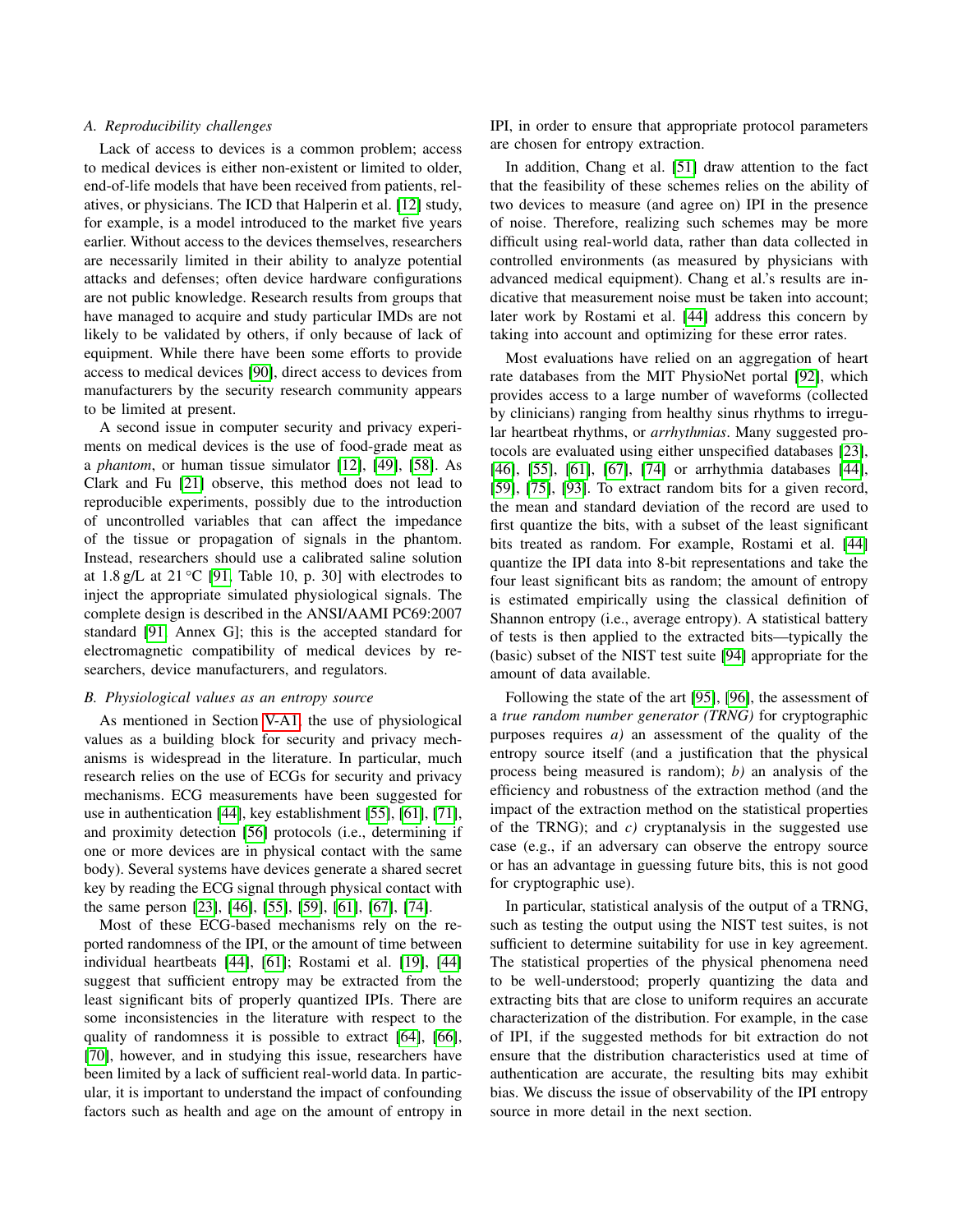### <span id="page-10-1"></span>*C. Emerging threats: sensors, remote attacks, and privacy*

The traditional assumption with respect to IMDs and BANs is that many physiological signals stay within a patient's body, limiting the exfiltration of data and the possibility for signal injection attacks. Recent studies, however, show that both are possible.

To date, the design constraints of IMDs have carefully dealt with the possibility of *accidental* electromagnetic interference, but do not consider the possibility of an active attacker. Recent work by Foo Kune et al. [\[22\]](#page-11-21) shows that intentional interference at a CIED sensor interface is possible. By injecting a signal that mimics a cardiac waveform, Foo Kune et al. show that it is theoretically possible to alter the therapy delivered by the CIED, although the current range of this attack is very limited (on the order of a few centimeters). Reliance on sensor readings to achieve accurate and timely actuation, combined with increasingly sophisticated attacks, highlights the need to carefully consider adversarial capabilities and how best to achieve trustworthy systems.

Similarly, if the assumption that certain physiological signals stay within the human body is incorrect, both the security and privacy of schemes may be affected. For example, the use of physiological values as a source of entropy in key agreement schemes relies heavily on the assumption that it is not feasible for an adversary to observe the given biometric. A standard assumption in current literature is that the adversary cannot make physical contact with the target patient. In this sense, protocols that make use of physiological values to generate a shared key can be viewed as body-coupled communication protocols, whereby the key is transmitted via the human body. Although the assumption that an adversary does not have physical contact has merit in practice, we remark that this adversarial model neglects subtle classes of attacks by people known to the victim; ideally, new technologies should not enable "perfect crime" scenarios, even for the most sophisticated of attackers. As more and more people become active participants in (potentially insecure) BANs, moreover, it may be possible for a person close to the victim (i.e., with physical contact) to inadvertently aid a remote attacker (e.g., by leaking patient biometrics or performing signal injection attacks on sensors/wireless telemetry).

Remote attackers are also a concern today, especially with respect to observing physiological values assumed to be secret. Rostami et al. [\[44\]](#page-12-20) and Chang et al. [\[51\]](#page-13-10) both recognize the need to consider remote sensing of IPI. Rostami et al. attempt to extract IPI from video footage of the target, following work by Poh et al. [\[97\]](#page-14-22) on the correlation between color fluctuations and IPI. Although Rostami et al. fail to replicate these results, other recent work in this area [\[98\]](#page-14-23), [\[99\]](#page-14-24) indicates that such attacks deserve further attention.

As a final remark, recent results in Bagade et al. [\[23\]](#page-12-0) show that the ECG data of one person may be observable from another person's physiological signals, if the two are in physical contact. That is, if two individuals touch, the ECG of one person is coupled to the EEG of the other person. We conclude that while the use of ECG (and other physiological values) as a security mechanism appears to hold some promise, cryptanalysis and entropy assessments need to be undertaken more rigorously.

A related area of research is the study of *neurostimulators*, which are IMDs designed to send electrical pulses to the nervous system, including the brain. These devices are used to treat conditions such as epilepsy, Parkinson's, and obsessive compulsive disorder, with ongoing human trials exploring their efficacy in treating severe depression. Very little computer security and privacy research has been completed on these devices, and as the technology progresses, the need for further work in this area becomes more pressing. Denning et al. [\[65\]](#page-13-20) give a brief overview of potential security and privacy implications with respect to neurostimulators, but concrete results in this area are lacking. A related question is explored by Martinovic et al. [\[54\]](#page-13-15): the authors' side channel attacks in the context of *braincomputer interfaces (BCIs)*, which measure and respond dynamically to a user's brain activities, thereby allowing communication without words or gestures. Although the study is preliminary in nature, Martinovic et al.'s results support the hypothesis that personal information, such as passwords and whether or not a particular person is known to the target, may unintentionally leak through BCI use.

### VII. CONCLUDING REMARKS

<span id="page-10-0"></span>In this paper, we have given a cohesive narrative of security and privacy research in IMDs and BANs, analyzing current and emerging research trends: namely the security of the IMD/BAN telemetry and sensor interfaces and the need for trustworthy software. Our analysis in Section [V-A](#page-4-2) shows that much attention has been paid to securing the telemetry interface and many useful approaches have been developed.

We have identified several areas for future work, such as the need for a more rigorous assessment of the use of physiological values as a source of entropy for cryptographic keys. As mentioned in Section [V-B,](#page-8-1) the increasing complexity of software in IMDs and the history of FDA softwarerelated recalls highlights the need for future work ensuring the trustworthiness of IMD and BAN software.

Finally, as discussed in Section [VI-C,](#page-10-1) the possibility of EMI attacks on the sensor interface and eavesdropping on physiological signals formerly thought to be private is indicative of the need for a more nuanced approach to security and privacy research for medical devices. Computing devices that interface with the brain are becoming more advanced and more popular, both in the entertainment (in the form of BCI-integrated gaming) and health care industries (in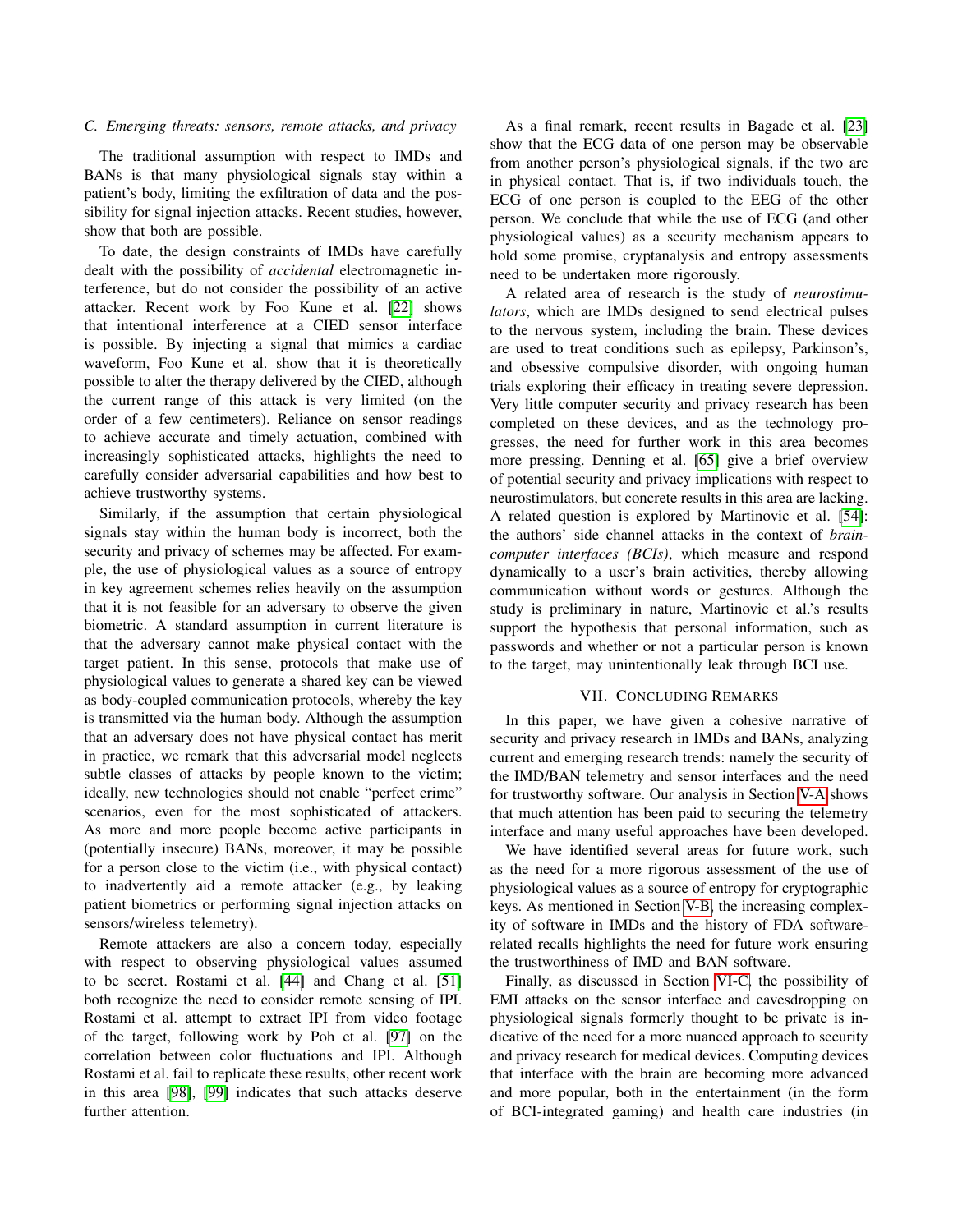the form of neurostimulators). The ability to record and analyze brainwaves in real time using implanted computing devices that alter the brain's functionality has far-reaching implications for security and privacy, moving well beyond the traditional treatment of these topics in computer security.

### ACKNOWLEDGMENTS

We thank our shepherd Srdjan Čapkun, Daniel Holcomb, Joel Van Der Woude, Amir Rahmati and the anonymous reviewers for their helpful comments. This work was supported by STARnet, a Semiconductor Research Corporation program, sponsored by MARCO and DARPA, the Dept. of HHS (SHARPS) under award number 90TR0003-01, and the NSF under award number CNS-1329737, 1330142.

#### **REFERENCES**

- <span id="page-11-0"></span>[1] K. E. Hanna, F. J. Manning, P. Bouxsein, and A. Pope, *Innovation and Invention in Medical Devices: Workshop Summary*. The National Academies Press, 2001.
- <span id="page-11-1"></span>[2] (2011, Jun.) Insulin pumps - global pipeline analysis, opportunity assessment and market forecasts to 2016. [Online]. Available: [http://www.globaldata.com.](http://www.globaldata.com)
- <span id="page-11-2"></span>[3] (2011, Jun.) US healthcare equipment and supplies - diabetes. [Online]. Available: [http://www.research.hsbc.com.](http://www.research.hsbc.com)
- <span id="page-11-3"></span>[4] M. Patel and J. Wang, "Applications, challenges, and prospective in emerging body area networking technologies," *Wireless Commun.*, vol. 17, no. 1, pp. 80–88, Feb. 2010.
- <span id="page-11-4"></span>[5] G. Asada, M. Dong, T. S. Lin, F. Newberg, G. Pottie, W. J. Kaiser, and H. O. Marcy, "Wireless integrated network sensors: Low power systems on a chip," in *Proc. 24th European Solid-State Circuits Conference (ESSCIRC '98)*, 1998, pp. 9– 16.
- <span id="page-11-5"></span>[6] J. Zheng and M. J. Lee, "Will IEEE 802.15.4 make ubiquitous networking a reality?: A discussion on a potential low power, low bit rate standard," *IEEE Commun. Mag.*, vol. 42, no. 6, pp. 140–146, Jun. 2004.
- <span id="page-11-6"></span>[7] X. Zhang, H. Jiang, X. Chen, L. Zhang, and Z. Wang, "An energy efficient implementation of on-demand MAC protocol in medical wireless body sensor networks," in *Proc. IEEE International Symposium on Circuits and Systems (ISCAS 2009)*, 2009, pp. 3094–3097.
- <span id="page-11-19"></span>[8] S. Ullah, H. Higgins, B. Braem, B. Latre, C. Blondia, I. Moerman, S. Saleem, Z. Rahman, and K. S. Kwak, "A comprehensive survey of wireless body area networks," *J. Med. Syst.*, vol. 36, no. 3, pp. 1065–1094, Jun. 2012.
- <span id="page-11-7"></span>[9] A. Kailas and M. A. Ingram, "Wireless communications technology in telehealth systems," in *Proc. 1st International Conference on Wireless Communication, Vehicular Technology, Information Theory and Aerospace Electronic Systems Technology (Wireless VITAE 2009)*, 2009, pp. 926–930.
- <span id="page-11-8"></span>[10] Code of Federal Regulations, "Title 47 Part 95 Section 401 (e) C.F.R 47, 95.401 (e), Federal Communications Commission - The Wireless Medical Telemetry Service http://transition.fcc.gov/Bureaus/Engineering [Technology/Orders/2000/fcc00211.pdf.](http://transition.fcc.gov/Bureaus/Engineering_Technology/Orders/2000/fcc00211.pdf)
- <span id="page-11-9"></span>[11] G. Kolata. (2013, Oct.) Of fact, fiction and Cheney's defibrillator. [Online]. Available: [http://www.nytimes.com/2013/10/](http://www.nytimes.com/2013/10/29/science/of-fact-fiction-and-defibrillators.html) [29/science/of-fact-fiction-and-defibrillators.html.](http://www.nytimes.com/2013/10/29/science/of-fact-fiction-and-defibrillators.html)
- <span id="page-11-10"></span>[12] D. Halperin, T. S. Heydt-Benjamin, B. Ransford, S. S. Clark, B. Defend, W. Morgan, K. Fu, T. Kohno, and W. H. Maisel, "Pacemakers and implantable cardiac defibrillators: Software radio attacks and zero-power defenses," in *Proc. 29th Annual IEEE Symposium on Security and Privacy (SP 2008)*, May 2008, pp. 129–142.
- <span id="page-11-11"></span>[13] K. Fu and J. Blum, "Inside risks: Controlling for cybersecurity risks of medical device software," *Communications of the ACM*, vol. 56, no. 10, pp. 21–23, Oct. 2013.
- <span id="page-11-12"></span>[14] W. Burleson, S. S. Clark, B. Ransford, and K. Fu, "Design challenges for secure implantable medical devices," in *Proc. 49th Annual Design Automation Conference (DAC '12)*, 2012, pp. 12–17.
- <span id="page-11-13"></span>[15] (2013, Jun.) Content of premarket submissions for management of cybersecurity in medical devices: Draft guidance for industry and Food and Drug Administration staff. [http://www.regulations.gov/#!documentDetail;D=FDA-](http://www.regulations.gov/#!documentDetail;D=FDA-2013-D-0616-0002)[2013-D-0616-0002.](http://www.regulations.gov/#!documentDetail;D=FDA-2013-D-0616-0002)
- <span id="page-11-14"></span>[16] A. B. Mullen. (2013, Sep.) Premature enforcement of CDRH's draft cybersecurity guidance. [http:](http://www.fdalawblog.net/fda_law_blog_hyman_phelps/2013/09/premature-enforcement-of-cdrhs-draft-cybersecurity-guidance.html) [//www.fdalawblog.net/fda](http://www.fdalawblog.net/fda_law_blog_hyman_phelps/2013/09/premature-enforcement-of-cdrhs-draft-cybersecurity-guidance.html) law blog hyman phelps/2013/ [09/premature-enforcement-of-cdrhs-draft-cybersecurity](http://www.fdalawblog.net/fda_law_blog_hyman_phelps/2013/09/premature-enforcement-of-cdrhs-draft-cybersecurity-guidance.html)[guidance.html.](http://www.fdalawblog.net/fda_law_blog_hyman_phelps/2013/09/premature-enforcement-of-cdrhs-draft-cybersecurity-guidance.html)
- <span id="page-11-15"></span>[17] D. Halperin, T. S. Heydt-Benjamin, K. Fu, T. Kohno, and W. H. Maisel, "Security and privacy for implantable medical devices," *IEEE Pervasive Comput.*, vol. 7, no. 1, pp. 30–39, Jan. 2008.
- <span id="page-11-16"></span>[18] C. Li, A. Raghunathan, and N. K. Jha, "Hijacking an insulin pump: Security attacks and defenses for a diabetes therapy system," in *Proc. 13th IEEE International Conference on e-Health Networking Applications and Services (HealthCom 2011)*, 2011, pp. 150–156.
- <span id="page-11-17"></span>[19] M. Rostami, W. Burleson, F. Koushanfar, and A. Juels, "Balancing security and utility in medical devices?" in *Proc. 50th Annual Design Automation Conference (DAC '13)*, 2013, pp. 13:1–13:6.
- <span id="page-11-18"></span>[20] M. Zhang, A. Raghunathan, and N. K. Jha, "Towards trustworthy medical devices and body area networks," in *Proc. 50th Annual Design Automation Conference (DAC '13)*, 2013, pp. 14:1–14:6.
- <span id="page-11-20"></span>[21] S. S. Clark and K. Fu, "Recent results in computer security for medical devices," in *International ICST Conference on Wireless Mobile Communication and Healthcare (MobiHealth), Special Session on Advances in Wireless Implanted Devices*, Oct. 2011.
- <span id="page-11-21"></span>[22] D. Foo Kune, J. Backes, S. S. Clark, D. Kramer, M. Reynolds, K. Fu, Y. Kim, and W. Xu, "Ghost talk: Mitigating EMI signal injection attacks against analog sensors," in *Proc. 34th Annual IEEE Symposium on Security and Privacy (SP 2013)*, 2013, pp. 145–159.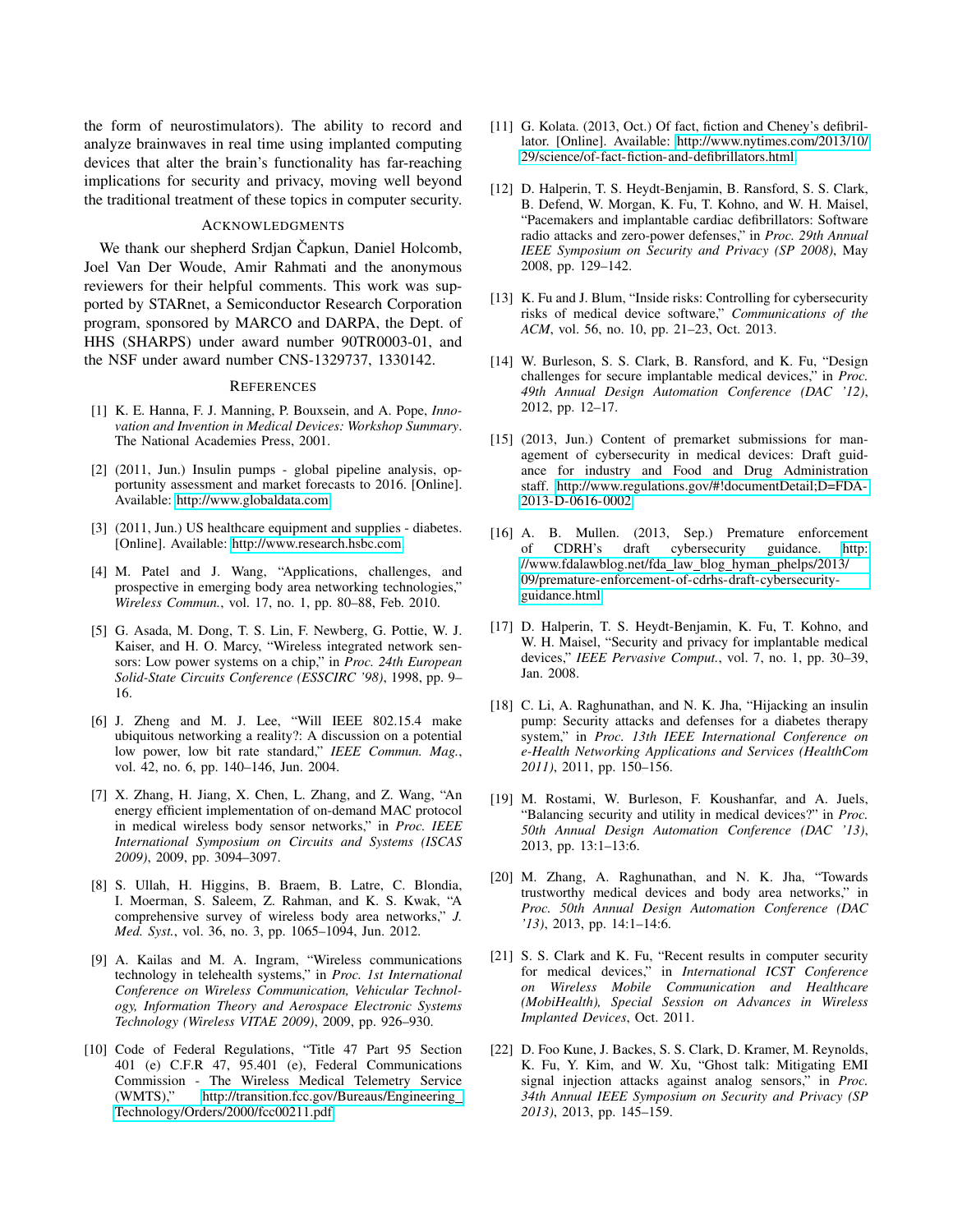- <span id="page-12-0"></span>[23] P. Bagade, A. Banerjee, J. Milazzo, and S. K. S. Gupta, "Protect your BSN: No handshakes, just namaste!" in *IEEE International Conference on Body Sensor Networks (BSN)*, 2013, pp. 1–6.
- <span id="page-12-1"></span>[24] S. Heath, *Embedded Systems Design*, 1st ed. Butterworth-Heinemann, 1997.
- <span id="page-12-2"></span>[25] K. Sohraby, D. Minoli, and T. Znati, *Wireless Sensor Networks: Technology, Protocols, and Applications*. Wiley, 2007.
- <span id="page-12-3"></span>[26] V. Shnayder, B. Chen, K. Lorincz, T. R. F. Fulford Jones, and M. Welsh, "Sensor networks for medical care," in *Proc. 3rd International Conference on Embedded Networked Sensor Systems (SenSys '05)*, 2005, p. 314.
- <span id="page-12-4"></span>[27] United States Statutes at Large, "Federal Food, Drug, and Cosmetic Act (FD&C Act), Section 201 (21 U.S.C. 321)," http://www.fda.gov/RegulatoryInformation/ http://www.fda.gov/RegulatoryInformation/ [Legislation/FederalFoodDrugandCosmeticActFDCAct/](http://www.fda.gov/RegulatoryInformation/Legislation/FederalFoodDrugandCosmeticActFDCAct/FDCActChaptersIandIIShortTitleandDefinitions/ucm086297.htm) [FDCActChaptersIandIIShortTitleandDefinitions/ucm086297.](http://www.fda.gov/RegulatoryInformation/Legislation/FederalFoodDrugandCosmeticActFDCAct/FDCActChaptersIandIIShortTitleandDefinitions/ucm086297.htm) [htm.](http://www.fda.gov/RegulatoryInformation/Legislation/FederalFoodDrugandCosmeticActFDCAct/FDCActChaptersIandIIShortTitleandDefinitions/ucm086297.htm)
- <span id="page-12-5"></span>[28] (2011, Nov.) U.S Food and Drug Administration, Office of International Programs (OIP). [Online]. Available: [http://www.fda.gov/AboutFDA/CentersOffices/](http://www.fda.gov/AboutFDA/CentersOffices/OfficeofGlobalRegulatoryOperationsandPolicy/OfficeofInternationalPrograms/ucm236581.htm) [OfficeofGlobalRegulatoryOperationsandPolicy/](http://www.fda.gov/AboutFDA/CentersOffices/OfficeofGlobalRegulatoryOperationsandPolicy/OfficeofInternationalPrograms/ucm236581.htm) [OfficeofInternationalPrograms/ucm236581.htm.](http://www.fda.gov/AboutFDA/CentersOffices/OfficeofGlobalRegulatoryOperationsandPolicy/OfficeofInternationalPrograms/ucm236581.htm)
- <span id="page-12-6"></span>[29] Federal Communications Commission, "Report and Order (FCC No 00-211), Paragraph 24," [http://transition.fcc.gov/](http://transition.fcc.gov/Bureaus/Engineering_Technology/Orders/2000/fcc00211.pdf) Bureaus/Engineering [Technology/Orders/2000/fcc00211.pdf.](http://transition.fcc.gov/Bureaus/Engineering_Technology/Orders/2000/fcc00211.pdf)
- <span id="page-12-7"></span>[30] M. Pajic, Z. Jiang, I. Lee, O. Sokolsky, and R. Mangharam, "From verification to implementation: A model translation tool and a pacemaker case study," in *Proc. IEEE 18th Real Time and Embedded Technology and Applications Symposium (RTAS '12)*, 2012, pp. 173–184.
- <span id="page-12-8"></span>[31] R. K. Shepard and K. A. Ellenbogen, "Leads and longevity: How long will your pacemaker last?" *Europace*, vol. 11, no. 2, pp. 142–143, 2009.
- <span id="page-12-9"></span>[32] Code of Federal Regulations, "Title 47 Part 95 Subpart I C.F.R 47, 95 Subpart I, Federal Communications Commission - Medical Device Radiocommunication Service (MedRadio)," [http://transition.fcc.gov/Bureaus/Engineering](http://transition.fcc.gov/Bureaus/Engineering_Technology/Orders/2000/fcc00211.pdf) [Technology/Orders/2000/fcc00211.pdf.](http://transition.fcc.gov/Bureaus/Engineering_Technology/Orders/2000/fcc00211.pdf)
- <span id="page-12-10"></span>[33] B. Latré, B. Braem, I. Moerman, C. Blondia, and P. Demeester, "A survey on wireless body area networks," *Wireless Networks*, vol. 17, no. 1, pp. 1–18, Jan. 2011.
- <span id="page-12-11"></span>[34] D. Foo Kune, K. K. Venkatasubramanian, E. Vasserman, I. Lee, and Y. Kim, "Toward a safe integrated clinical environment: A communication security perspective," in *Proc. 2012 ACM workshop on Medical Communication Systems*, 2012, pp. 7–12.
- <span id="page-12-12"></span>[35] M. Clarke, D. Bogia, K. Hassing, L. Steubesand, T. Chan, and D. Ayyagari, "Developing a standard for personal health devices based on 11073," in *Proc. 29th Annual International Conference of the IEEE Engineering in Medicine and Biology Society (EMBS 2007)*, 2007, pp. 6174–6176.
- <span id="page-12-13"></span>[36] (2011, Nov.) Health level seven international. [http://www.hl7.](http://www.hl7.org/) [org/.](http://www.hl7.org/)
- <span id="page-12-14"></span>[37] (2014, Mar.) Integrating the healthcare enterprise. [http://www.](http://www.ihe.net/) [ihe.net/.](http://www.ihe.net/)
- <span id="page-12-15"></span>[38] ASTM F-29.21, "Medical devices and medical systems essential safety requirements for equipment comprising the patient-centric integrated clinical environment (ICE)," 2009.
- <span id="page-12-16"></span>[39] T. Denning, A. Borning, B. Friedman, B. T. Gill, T. Kohno, and W. H. Maisel, "Patients, pacemakers, and implantable defibrillators: Human values and security for wireless implantable medical devices," in *Proc. SIGCHI Conference on Human Factors in Computing Systems (CHI '10)*, 2010, pp. 917–926.
- <span id="page-12-17"></span>[40] P. Kumar and H.-J. Lee, "Security issues in healthcare applications using wireless medical sensor networks: A survey," *Sensors*, vol. 12, no. 1, pp. 55–91, 2011.
- <span id="page-12-18"></span>[41] K. Ellis and N. Serinken, "Characteristics of radio transmitter fingerprints," *Radio Science*, vol. 36, no. 4, pp. 585–597, 2001.
- [42] J. Hall, M. Barbeau, and E. Kranakis, "Detecting rogue devices in bluetooth networks using radio frequency fingerprinting," in *IASTED International Conference on Communications and Computer Networks*, 2006.
- <span id="page-12-19"></span>[43] K. B. Rasmussen and S. Capkun, "Implications of radio fingerprinting on the security of sensor networks," in *Proc. 3rd International Conference on Security and Privacy in Communications Networks and the Workshops (SecureComm 2007)*, 2007, pp. 331–340.
- <span id="page-12-20"></span>[44] M. Rostami, A. Juels, and F. Koushanfar, "Heart-to-heart (H2H): Authentication for implanted medical devices," in *Proc. 20th ACM Conference on Computer and Communications Security (CCS 2013)*, Nov. 2013.
- <span id="page-12-23"></span>[45] N. Henry Jr., N. Paul, and N. McFarlane, "Using bowel sounds to create a forensically-aware insulin pump system," in *Proc. 4th USENIX Workshop on Health Information Technology (HealthTech)*, 2013.
- <span id="page-12-21"></span>[46] C. Hu, X. Cheng, F. Zhang, D. Wu, X. Liao, and D. Chen, "OPFKA: Secure and efficient ordered-physiological-featurebased key agreement for wireless body area networks," *Proc. 32nd IEEE International Conference on Computer Communications (INFOCOM 2013)*, 2013.
- <span id="page-12-22"></span>[47] L. Shi, J. Yuan, S. Yu, and M. Li, "ASK-BAN: Authenticated secret key extraction utilizing channel characteristics for body area networks," in *Proc. 6th ACM conference on Security and privacy in wireless and mobile networks (WiSec '13)*, 2013, pp. 155–166.
- <span id="page-12-24"></span>[48] H. Alemzadeh, R. Iyer, Z. Kalbarczyk, and J. Raman, "Analysis of safety-critical computer failures in medical devices," *IEEE Security Privacy*, vol. 11, no. 4, pp. 14–26, 2013.
- <span id="page-12-25"></span>[49] N. O. Tippenhauer, L. Malisa, A. Ranganathan, and S. Čapkun, "On limitations of friendly jamming for confidentiality," in *Proc. 34th Annual IEEE Symposium on Security and Privacy (SP 2013)*, 2013, pp. 160–173.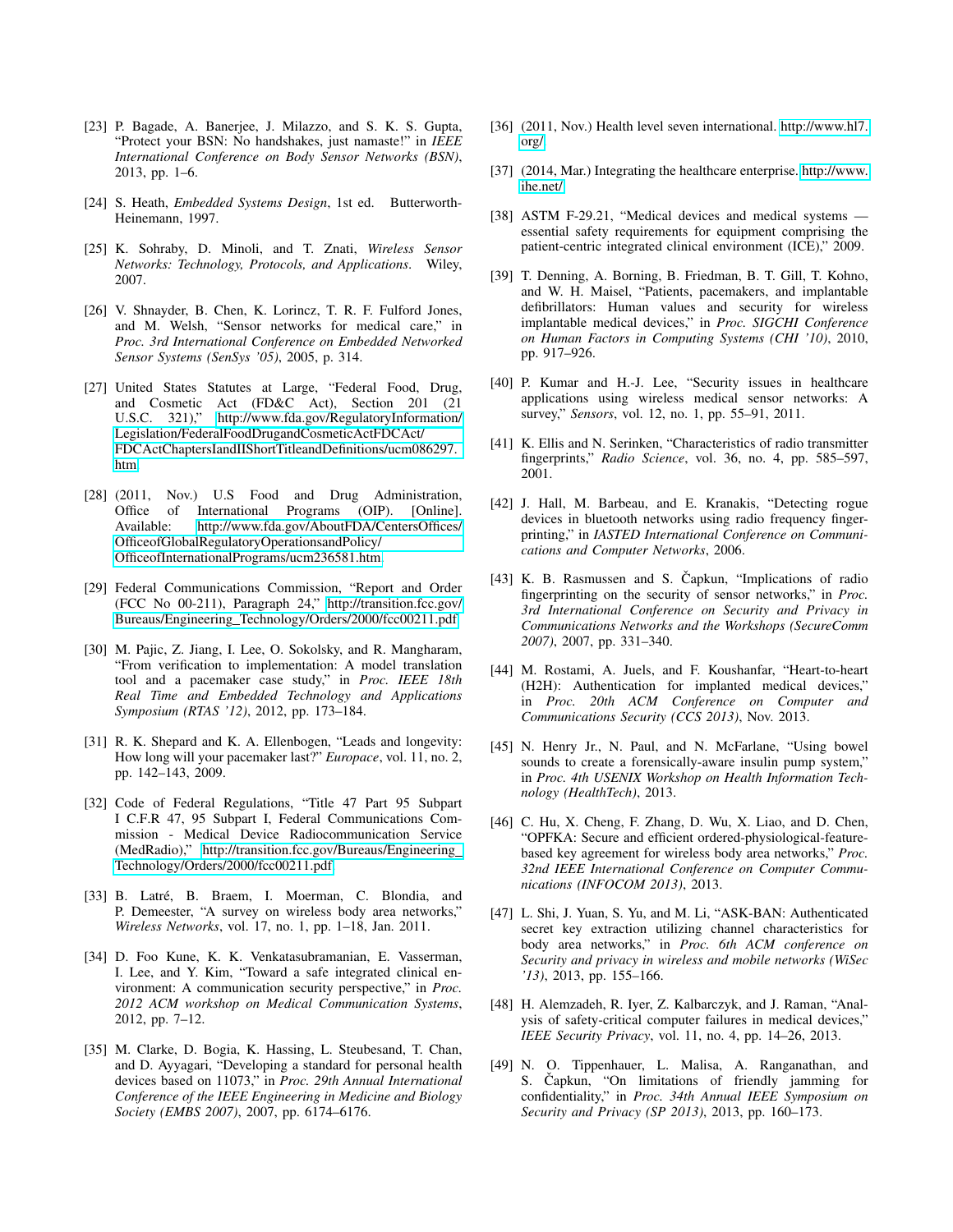- <span id="page-13-13"></span>[50] M. Zhang, A. Raghunathan, and N. Jha, "MedMon: Securing medical devices through wireless monitoring and anomaly detection," *IEEE Trans. Biomed. Circuits Syst.*, vol. 7, no. 6, pp. 871–881, Dec. 2013.
- <span id="page-13-10"></span>[51] S. Chang, Y. Hu, H. Anderson, T. Fu, and E. Y. L. Huang, "Body area network security: Robust key establishment using human body channel," in *Proc. 3rd USENIX Workshop on Health Security and Privacy (HealthSec)*, vol. 37, no. 6, Aug. 2012.
- <span id="page-13-14"></span>[52] D. B. Kramer, M. Baker, B. Ransford, A. Molina-Markham, Q. Stewart, K. Fu, and M. R. Reynolds, "Security and privacy qualities of medical devices: An analysis of FDA postmarket surveillance," *PLoS ONE*, vol. 7, p. e40200, Jul. 2012.
- <span id="page-13-11"></span>[53] L. Shi, M. Li, S. Yu, and J. Yuan, "BANA: Body area network authentication exploiting channel characteristics," in *Proc. 5th ACM conference on Security and Privacy in Wireless and Mobile Networks (WiSec '12)*, 2012, pp. 27–38.
- <span id="page-13-15"></span>[54] I. Martinovic, D. Davies, M. Frank, D. Perito, T. Ros, and D. Song, "On the feasibility of side-channel attacks with brain-computer interfaces," in *Proc. 21st USENIX Security Symposium (USENIX Security '12)*, 2012, p. 34.
- <span id="page-13-0"></span>[55] K. K. Venkatasubramanian, A. Banerjee, and S. K. S. Gupta, "PSKA: Usable and secure key agreement scheme for body area networks," *IEEE Trans. Inf. Technol. Biomed.*, vol. 14, no. 1, pp. 60–68, 2010.
- <span id="page-13-1"></span>[56] A. D. Jurik and A. C. Weaver, "Securing mobile devices with biotelemetry," in *Proc. 20th International Conference on Computer Communications and Networks (ICCCN 2011)*, 2011, pp. 1–6.
- <span id="page-13-16"></span>[57] Z. Jiang, M. Pajic, A. Connolly, S. Dixit, and R. Mangharam, "Real-time heart model for implantable cardiac device validation and verification," in *Proc. 2010 22nd Euromicro Conference on Real-Time Systems (ECRTS '10)*, 2010, pp. 239–248.
- <span id="page-13-17"></span>[58] S. Gollakota, H. Hassanieh, B. Ransford, D. Katabi, and K. Fu, "They can hear your heartbeats: Non-invasive security for implantable medical devices," *SIGCOMM Comput. Commun. Rev.*, vol. 41, no. 4, pp. 2–13, Aug. 2011.
- <span id="page-13-2"></span>[59] K. K. Venkatasubramanian and S. K. S. Gupta, "Physiological value-based efficient usable security solutions for body sensor networks," *ACM Trans. Sen. Netw. (TOSN)*, vol. 6, no. 4, pp. 31:1–31:36, Jul. 2010.
- <span id="page-13-18"></span>[60] T. Halevi and N. Saxena, "On pairing constrained wireless devices based on secrecy of auxiliary channels: The case of acoustic eavesdropping," in *Proc. 17th ACM conference on Computer and Communications Security (CCS 2010)*, 2010, pp. 97–108.
- <span id="page-13-9"></span>[61] F. Xu, Z. Qin, C. Tan, B. Wang, and Q. Li, "IMDGuard: Securing implantable medical devices with the external wearable guardian," in *Proc. 30th IEEE International Conference on Computer Communications (INFOCOM 2011)*, 2011, pp. 1862–1870.
- <span id="page-13-19"></span>[62] X. Hei, X. Du, J. Wu, and F. Hu, "Defending resource depletion attacks on implantable medical devices," in *Proc. IEEE Global Telecommunications Conference (GLOBECOM 2010)*, 2010, pp. 1–5.
- <span id="page-13-3"></span>[63] K. K. Venkatasubramanian, A. Banerjee, and S. K. S. Gupta, "Plethysmogram-based secure inter-sensor communication in body area networks," in *Proc. Military Communications Conference (MILCOM 2008)*, Nov. 2008, pp. 1–7.
- <span id="page-13-12"></span>[64] K. B. Rasmussen, C. Castelluccia, T. S. Heydt-Benjamin, and S. Capkun, "Proximity-based access control for implantable medical devices," in *Proc. 16th ACM conference on Computer and Communications Security (CCS 2009)*, 2009, pp. 410–419.
- <span id="page-13-20"></span>[65] T. Denning, Y. Matsuoka, and T. Kohno, "Neurosecurity: Security and privacy for neural devices," *Journal of Neurosurgery: Pediatrics*, vol. 27, no. 1, p. E7, Jul. 2009.
- <span id="page-13-21"></span>[66] L. Ballard, S. Kamara, and M. K. Reiter, "The practical subtleties of biometric key generation," in *Proc. 17th conference on Security Symposium (SS '08)*, 2008, pp. 61–74.
- <span id="page-13-4"></span>[67] K. K. Venkatasubramanian, A. Banerjee, and S. K. S. Gupta, "EKG-based key agreement in body sensor networks," in *Proc. 2nd Workshop on Mission Critical Networks (INFO-COM Workshops 2008)*, 2008, pp. 1–6.
- <span id="page-13-22"></span>[68] T. Denning, K. Fu, and T. Kohno, "Absence makes the heart grow fonder: New directions for implantable medical device security," in *Proc. 3rd conference on Hot Topics in Security (HotSec '08)*, 2008, pp. 5:1–5:7.
- <span id="page-13-5"></span>[69] K. K. Venkatasubramanian and S. K. S. Gupta, "Security for pervasive health monitoring sensor applications," in *Proc. 4th International Conference on Intelligent Sensing and Information Processing (ICISIP)*, 2006.
- <span id="page-13-8"></span>[70] S. Cherukuri, K. K. Venkatasubramanian, and S. K. S. Gupta, "BioSec: a biometric based approach for securing communication in wireless networks of biosensors implanted in the human body," in *Proc. International Conference on Parallel Processing Workshops*, 2003, pp. 432–439.
- <span id="page-13-6"></span>[71] C. C. Y. Poon, Y.-T. Zhang, and S.-D. Bao, "A novel biometrics method to secure wireless body area sensor networks for telemedicine and m-health," *IEEE Commun. Mag.*, vol. 44, no. 4, pp. 73–81, 2006.
- <span id="page-13-23"></span>[72] M. Li, S. Yu, J. D. Guttman, W. Lou, and K. Ren, "Secure ad hoc trust initialization and key management in wireless body area networks," *ACM Trans. Sen. Netw. (TOSN)*, vol. 9, no. 2, pp. 18:1–18:35, Apr. 2013.
- <span id="page-13-7"></span>[73] C. Hu, N. Zhang, H. Li, X. Cheng, and X. Liao, "Body area network security: A fuzzy attribute-based signcryption scheme," *IEEE J. Sel. Areas Commun.*, vol. 31, no. 9, pp. 37–46, Sep. 2013.
- <span id="page-13-24"></span>[74] F. Miao, L. Jiang, Y. Li, and Y.-T. Zhang, "Biometrics based novel key distribution solution for body sensor networks," in *Proc. Annual International Conference of the IEEE Engineering in Medicine and Biology Society (EMBC 2009)*, 2009, pp. 2458–2461.